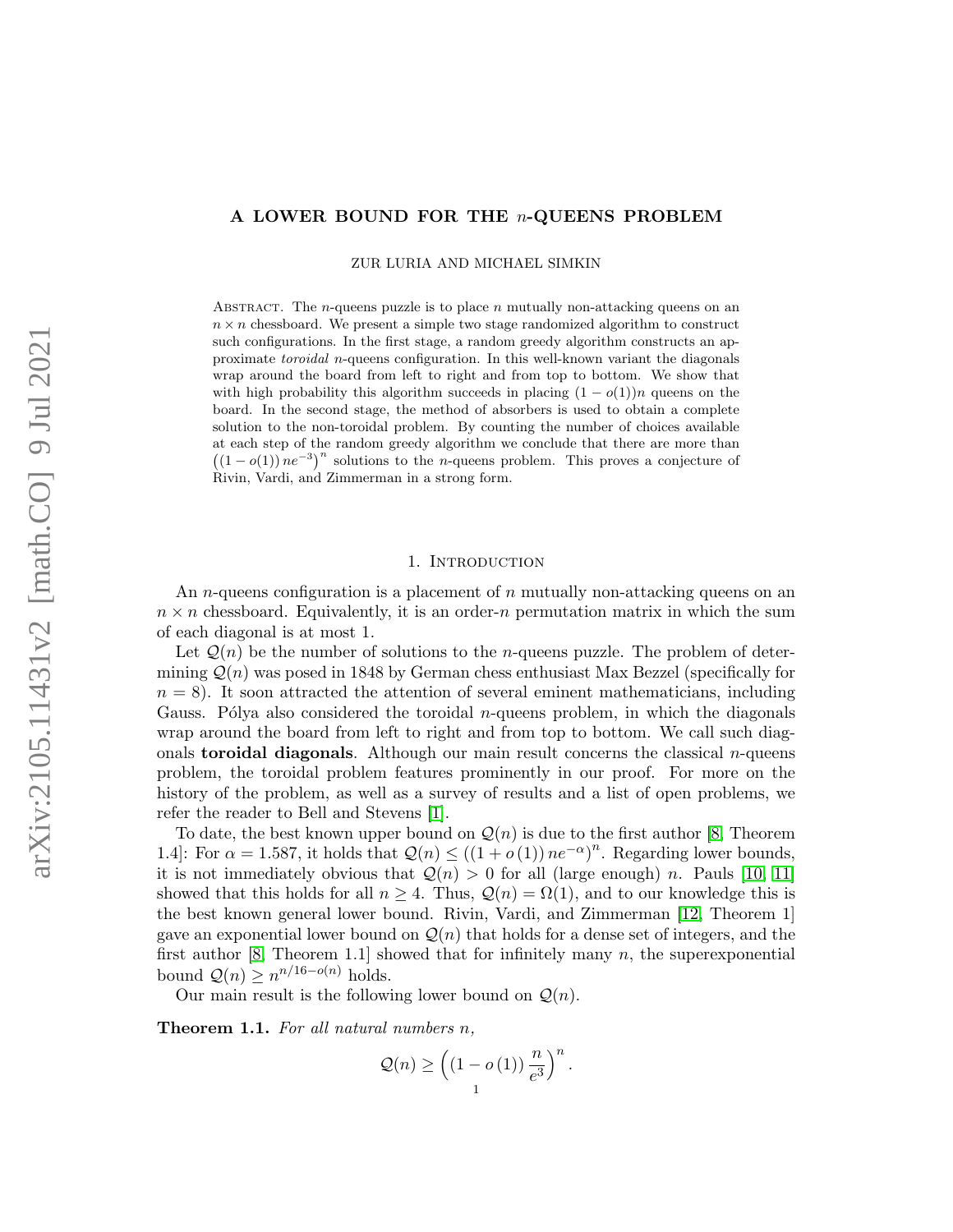As a consequence of Theorem [1.1](#page-0-0) and the trivial bound  $\mathcal{Q}(n) \leq n!$ , we conclude that

$$
\lim_{n \to \infty} \frac{\log Q(n)}{n \log n} = 1.
$$

This proves, in a strong form, a conjecture of Rivin, Vardi, and Zimmerman [\[12,](#page-15-4) Conjecture 1] who conjectured that the limit above is positive.

It is interesting to note that the previous lower bounds on  $\mathcal{Q}(n)$  are actually due to algebraic constructions of solutions to the toroidal *n*-queens puzzle. In contrast, our construction relies purely on probabilistic and combinatorial methods: random greedy algorithms and absorption. The former has proved to be a powerful tool when constructing constrained combinatorial objects such as regular graphs [\[13\]](#page-15-5), triangle Ramsey graphs [\[2\]](#page-15-6), and high-girth approximate Steiner triple systems [\[5,](#page-15-7) [3\]](#page-15-8). Combined with absorbers, they also played important roles in the recent constructions of combinatorial designs [\[6,](#page-15-9) [4\]](#page-15-10). In the latter example, a random greedy algorithm was the key to obtaining lower bounds on the count of the associated objects [\[7\]](#page-15-11).

We prove Theorem [1.1](#page-0-0) by describing a probabilistic algorithm to construct solutions to the n-queens puzzle. We formally describe the algorithm in Section [2,](#page-2-0) and we give a brief overview here. The algorithm has two phases. The first is a random greedy algorithm that constructs an approximate toroidal  $n$ -queens configuration. Beginning with an empty board, we repeatedly place queens uniformly at random subject to the constraint that they may not share a row, column, or toroidal diagonal. We show that with high probability this algorithm succeeds in placing  $(1 - o(1))n$  queens on the board. This phase of the algorithm, which is analyzed in Section [3,](#page-3-0) also gives the enumeration used to prove Theorem [1.1.](#page-0-0) In the second phase of the algorithm we use absorbers to perform a small number of modifications and obtain a complete solution. The absorbing phase is analyzed in Section [4.](#page-6-0)

In the random greedy phase of the algorithm it would be natural to choose each queen uniformly at random subject to the constraint that it may not share a row, column, or (non-toroidal) diagonal with a previously placed queen. However, we have found this algorithm challenging to analyze. The difficulty is due to the fact that the lengths of the diagonals vary, leading to a non-uniform distribution of the queens. In contrast, toroidal diagonals all have the same length. This simplifies the analysis of the random greedy algorithm.

1.1. Notation and terminology. We adopt the standard notation  $[n] := \{1, ..., n\}$ . Also, we write  $a = b \pm c$  as a shorthand for  $b - |c| \le a \le b + |c|$ .

Throughout, all asymptotics are with  $n \to \infty$ . Since we are concerned only with asymptotic statements we assume that  $n$  is sufficiently large for relevant inequalities to hold. For example, we may write  $n^2 - n > n$  without explicitly requiring  $n > 2$ .

We say that a sequence of events occurs with high probability  $(w.h.p.)$  if the probabilities of their occurrence tend to 1. Typically, we will abuse terminology and say that a specific event occurs w.h.p. while leaving the sequential statement to be inferred from context.

To formally define the classical and toroidal  $n$  queens problems, we identify the  $n \times n$  chessboard with  $[n]^2$ . In the classical problem, a queen at  $(x, y)$  attacks all squares  $(x', y')$  such that either  $x' = x$ ,  $y' = y$ ,  $x' + y' = x + y$ , or  $x' - y' = x - y$ . In the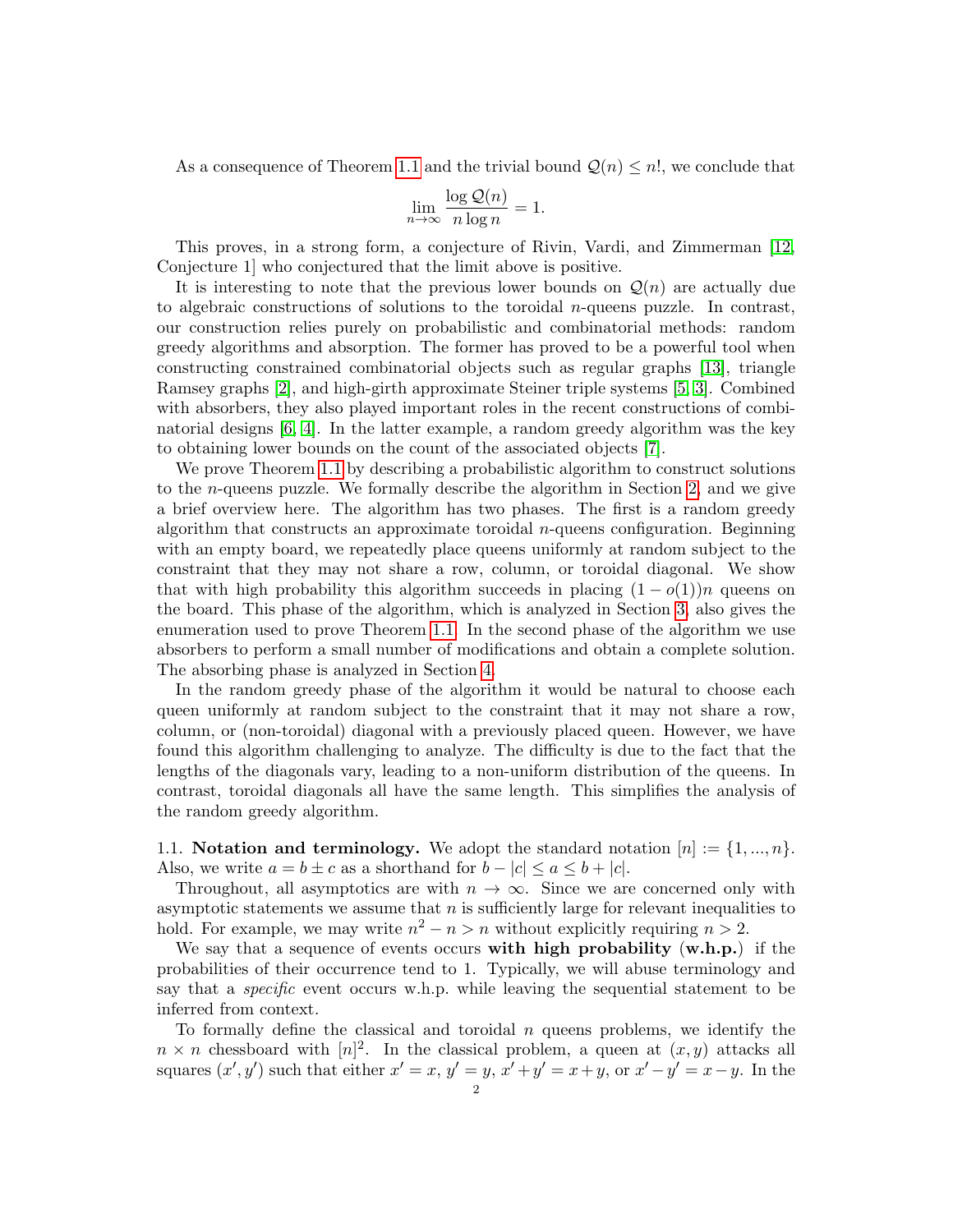toroidal problem, these equations are replaced by equalities modulo  $n$ . The toroidal diagonals containing the square  $(x, y)$  are  $\{(x', y') \in [n]^2 : x' + y' = x + y \mod n\}$  and  $\{(x', y') \in [n]^2 : x' - y' = x - y \mod n\}$ . Note that there are n toroidal diagonals of each type, all of size *n*. A **partial** *n*-queens configuration is a set  $Q \subset [n]^2$  such that every row, column, and diagonal contains at most one element of  $Q$ . An n-queens configuration is a partial *n*-queens configuration of size *n*. Toroidal configurations are defined similarly using toroidal diagonals.

#### 2. A RANDOMIZED CONSTRUCTION OF  $n$ -QUEENS CONFIGURATIONS

<span id="page-2-0"></span>In this section we formally define the algorithm we use to construct  $n$ -queens configurations. As mentioned in the introduction, we begin by using a random greedy algorithm to construct a partial toroidal n-queens configuration.

Fix (a sufficiently large)  $n \in \mathbb{N}$ , and set

$$
\alpha = 10^{-4}, \quad T = \lfloor (1 - n^{-\alpha})n \rfloor.
$$

<span id="page-2-1"></span>Algorithm 2.1.

- Set  $Q(0) = \emptyset$ .
- For each  $0 \le t < T$ , let  $\mathcal{A}(t) \subseteq [n]^2$  be the set of **available** positions, i.e., those positions lying in a row, column, and toroidal diagonals unoccupied by  $Q(t)$ .
- If  $\mathcal{A}(t) = \emptyset$ , abort.
- Otherwise, choose  $(x_t, y_t) \in \mathcal{A}(t)$  uniformly at random and independently of previous choices. Set  $Q(t + 1) = Q(t) \cup \{(x_t, y_t)\}.$

For technical reasons, if the algorithm aborts at time t, then for every  $t < s \leq T$  we set  $Q(s) = Q(t)$ .

In Proposition [3.1](#page-3-1) we show that w.h.p. Algorithm [2.1](#page-2-1) does not abort. In the next phase of the algorithm we hope to remove a small number of queens from the board, and then complete the puzzle. The key is the idea of absorption, which we now illustrate: Suppose  $Q \subseteq [n]^2$  is a partial *n*-queens configuration that does not cover row r and column c. We wish to obtain a partial *n*-queens configuration  $Q'$  that covers all rows and columns covered by  $Q$ , and also covers row r and column c. We might try adding  $(r, c)$  to Q, but if either of the diagonals running through  $(r, c)$  is occupied this will not work. Instead, we will look for a queen  $(x, y) \in Q$  that satisfies:

- (a)  $(r, y)$  and  $(x, c)$  do not share a diagonal (equivalently,  $(r, c)$  and  $(x, y)$  do not share a diagonal),
- (b) none of the diagonals containing  $(r, y)$  or  $(x, c)$  are occupied.

Supposing such a queen exists, we observe that  $Q' := (Q \setminus \{(x, y)\}) \cup \{(r, y), (x, c)\}\$ is a partial  $n$ -queens configuration satisfying the conditions above. In this way, we have absorbed row  $r$  and column  $c$  into our configuration. We call such a queen an **absorber** for  $(r, c)$  in Q. We denote the set of absorbers for  $(r, c)$  in Q by  $\mathcal{B}_Q(r, c)$ .

The following algorithm attempts to use absorbers to complete  $Q(T)$  (the outcome of Algorithm [2.1\)](#page-2-1).

# <span id="page-2-2"></span>Algorithm 2.2.

• Let  $L_R$  and  $L_C$  be, respectively, the sets of rows and columns not covered by  $Q(T)$ . Note that  $|L_R| = |L_C| = k$ .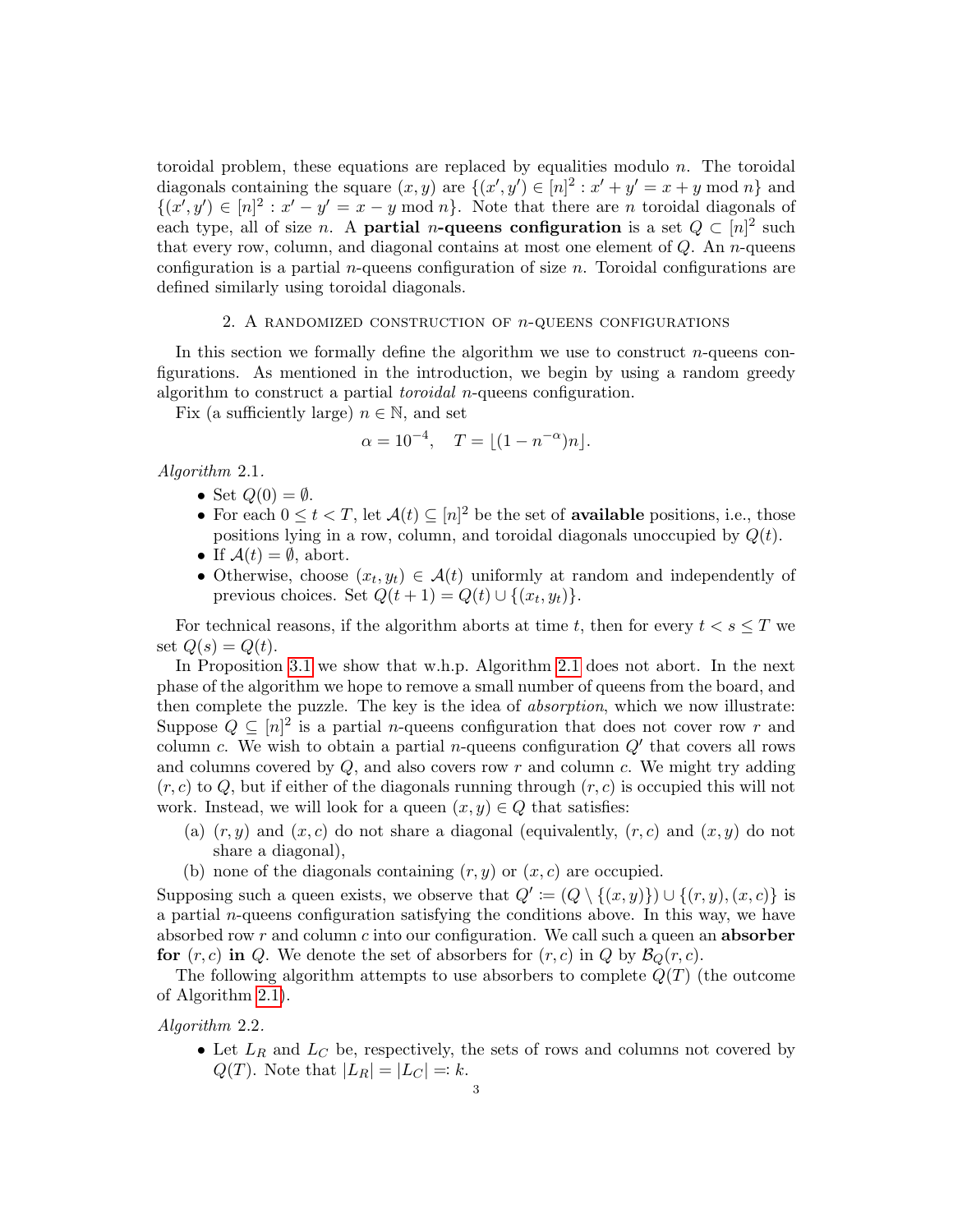- Let  $M = (r_1, c_1), (r_2, c_2), \ldots, (r_k, c_k)$  be an arbitrary matching of  $L_R$  and  $L_C$ .
- Set  $R(0) \coloneqq Q(T)$ .
- For  $i = 1, 2, ..., k$ :
	- $-$  If  $\mathcal{B}_i \coloneqq \mathcal{B}_{R(i-1)}(r_i, c_i) = \emptyset$  abort.
	- Otherwise, choose some  $(x_i, y_i) \in \mathcal{B}_i$  and set  $R(i) \coloneqq (Q(i-1) \setminus \{(x_i, y_i)\}) \cup$  $\{(x_i, c_i), (r_i, y_i)\}.$

Clearly, if Algorithm [2.2](#page-2-2) does not abort then  $R(k)$  is an *n*-queens configuration. In Section [4](#page-6-0) we show that w.h.p.  $Q(T)$  satisfies a combinatorial condition that guarantees the success of Algorithm [2.2.](#page-2-2)

## 3. Random queens on a torus

<span id="page-3-0"></span>In this section we analyze Algorithm [2.1.](#page-2-1) For  $0 \le t \le T$  define the functions

$$
p(t) = 1 - \frac{t}{n}, \quad \varepsilon(t) = \frac{n^{0.51}}{p(t)^{50}}.
$$

We refer to rows, columns, and toroidal diagonals collectively as lines. Let  $\mathcal L$  be the set of lines. We note that  $|\mathcal{L}| = 4n$  and that each line has length n. For each  $\ell \in \mathcal{L}$ and  $0 \le t \le T$ , let  $S_{\ell}(t)$  denote the number of available elements in line  $\ell$  at time t. We say that a line is **occupied at time** t if  $Q(t)$  contains a position in the line.

<span id="page-3-1"></span>**Proposition 3.1.** The following holds with probability  $1 - \exp(-\Omega(n^{0.01}))$ . For every  $\ell \in \mathcal{L}$  and  $0 \leq t \leq T$ , if line  $\ell$  is unoccupied at time t then

$$
S_{\ell}(t) = np(t)^{3} \pm \varepsilon(t).
$$

Additionally, with probability  $1 - \exp(-\Omega(n^{0.01}))$ , for every  $0 \le t \le T$ , it holds that  $|\mathcal{A}(t)| = n^2 p(t)^4 \pm np(t)\varepsilon(t).$ 

A particular consequence of this proposition is that with probability  $1-\exp(-\Omega(n^{0.01}))$ the algorithm does not abort. This is because for large enough n, for every  $0 \le t \le T$ there holds  $n^2p(t)^4 - np(t)\varepsilon(t) > 0$ .

Proposition [3.1](#page-3-1) can be interpreted as justifying the following independence heuristic: For every t and every line  $\ell \in \mathcal{L}$ , the probability that line  $\ell$  is unoccupied at time t is  $p(t)$ . If we assume independence then for every position the probability that it is available at time t is  $p(t)^4$ . Hence, the expected number of available positions is  $n^2p(t)^4$ . If we condition on a specific line being unoccupied, then the expected number of available positions in it is  $np(t)^3$ .

We will use the following version of the Azuma-Hoeffding inequality.

<span id="page-3-2"></span>**Theorem 3.2** ([\[15,](#page-15-12) Lemma 1]). Let  $X_0, X_1, \ldots$  be a supermartingale with respect to a filtration  $\mathcal{F}_0, \mathcal{F}_1, \ldots$  For every  $i \in \mathbb{N}$ , let  $a_i$  satisfy  $a_i \geq |X_i - X_{i-1}|$ . Then, for every  $\lambda > 0$  and  $t \geq 0$ , it holds that

$$
\mathbb{P}\left[X_t \ge X_0 + \lambda\right] \le \exp\left(-\frac{\lambda^2}{2\sum_{i=1}^t a_i^2}\right).
$$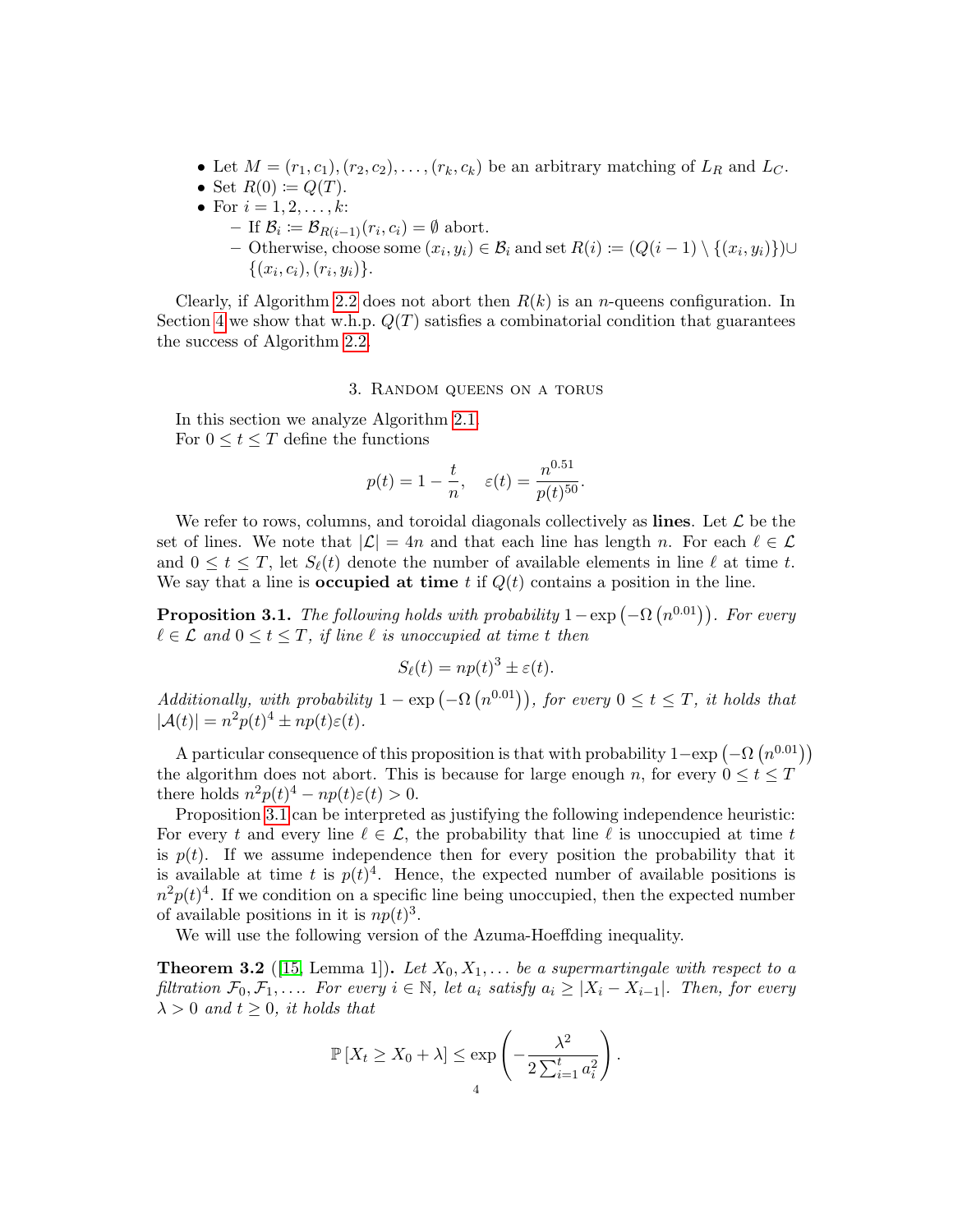Proof of Proposition [3.1.](#page-3-1) For convenience, we define the function

$$
s(t) = np(t)^3.
$$

Let the stopping time  $\tau$  be the smallest time  $t \leq T$  at which there exists some  $\ell \in \mathcal{L}$ that is unoccupied and  $|S_{\ell}(t) - s(t)| > \varepsilon(t)$ . Set  $\tau = T + 1$  if there is no such time. It suffices to show that  $\tau = T + 1$  with sufficiently high probability.

Note that for  $t < \tau$ , there are  $n - t = np(t)$  unoccupied rows. In each, there are  $s(t) \pm \varepsilon(t) = np(t)^3 \pm \varepsilon(t)$  available positions (where we have used the fact that  $\tau > t$ ). Thus,

(1) 
$$
|\mathcal{A}(t)| = np(t) (np(t)^3 \pm \varepsilon(t)) = n^2 p(t)^4 \pm np(t)\varepsilon(t).
$$

For every  $\ell \in \mathcal{L}$ , we also define the time  $\tau_{\ell}$  as the minimum between  $\tau$  and the last time at which line  $\ell$  is unoccupied. For every  $\ell \in \mathcal{L}$ , we define the shifted random variables

<span id="page-4-0"></span>
$$
S_{\ell}^{+}(t) = \begin{cases} S_{\ell}(t) - s(t) - \frac{1}{2}\varepsilon(t) & \tau_{\ell} \ge t \\ S_{\ell}^{+}(t-1) & \text{otherwise} \end{cases}
$$

and

$$
S_{\ell}^{-}(t) = \begin{cases} s(t) - S_{\ell}(t) - \frac{1}{2}\varepsilon(t) & \tau_{\ell} \ge t \\ S_{\ell}^{-}(t-1) & \text{otherwise} \end{cases}.
$$

The motivation of freezing the random variables at time  $\tau_{\ell}$  is to ease the calculation of the expected one-step change: On the one hand, if  $t < \tau$ , then  $Q(t)$  has a regularity that facilitates this calculation. On the other, if  $t \geq \tau$ , then the one-step change is definitionally zero. Additionally, at the moment  $\ell$  becomes occupied,  $S_{\ell}$  jumps to 0. Thus, we cannot expect  $S_{\ell}$  itself to follow a smooth trajectory.

We note that  $\tau \leq T$  only if for some  $\ell \in \mathcal{L}$  and some  $0 \leq t \leq T$  one of  $S_{\ell}^+$  $\int_{\ell}^{+}(t)$  or  $S_{\ell}^{-}$  $\epsilon(\epsilon)(t)$  is greater than  $\varepsilon(t)/2$ . This is the event whose probability we will bound.

We now show that  $\{S^+_\ell\}$  $\{(\mathbf{t})\}_{t=0}^T$  and  $\{S_{\ell}^{-}\}$  $\mathcal{L}^{-}_{\ell}(t) \}_{t=0}^{T}$  are supermartingales with respect to the filtration  $\{Q(t)\}_{t=0}^T$  induced by the random greedy algorithm. We first observe that for every  $t < T$  it holds that  $|S_{\ell}^+|$  $g_{\ell}^{+}(t+1) - S_{\ell}^{+}$  $\binom{+}{\ell}(t), |S_{\ell}^{-}$  $\int_{\ell}^{-}(t+1) - S_{\ell}^{-}$  $\vert_{\ell}^{-}(t)\vert = O(1).$ Indeed, when placing a queen on the board, it occupies exactly four lines. Each of these intersects a given line in exactly one position. Thus,  $|S_{\ell}(t + 1) - S_{\ell}(t)| \leq 4$ . Additionally, by their definitions,  $s(t)$  and  $\varepsilon(t)$  change by only  $O(1)$  in each time step.

Next, we calculate expected one-step changes. If  $t \geq \tau_{\ell}$  then, by definition, the expected change is 0. It remains to show that, conditioning on  $\tau > t$  and line  $\ell$ remaining unoccupied at time  $t + 1$ , the expected one-step change is non-positive. Consider a position  $(r, c)$  in line  $\ell$  that is available at time t. It becomes unavailable at time  $t + 1$  if and only if one of the other three lines containing it is occupied at time t. Since  $\tau > t$ , each of these lines contains  $s(t) \pm \varepsilon(t)$  available positions, and they intersect only at  $(r, c)$ . Let B be the event that line  $\ell$  is unoccupied at time  $t + 1$ . Observe that conditioning on  $\tau > t$  and B implies that  $(x_{t+1}, y_{t+1})$  is chosen uniformly from among

$$
|\mathcal{A}(t)| - S_{\ell}(t) \stackrel{(1), \, t \, \le \, \tau}{=} n^2 p(t)^4 - np(t)^3 \pm (np(t)\varepsilon(t) + \varepsilon(t)) = n^2 p(t)^4 \pm 3np(t)\varepsilon(t)
$$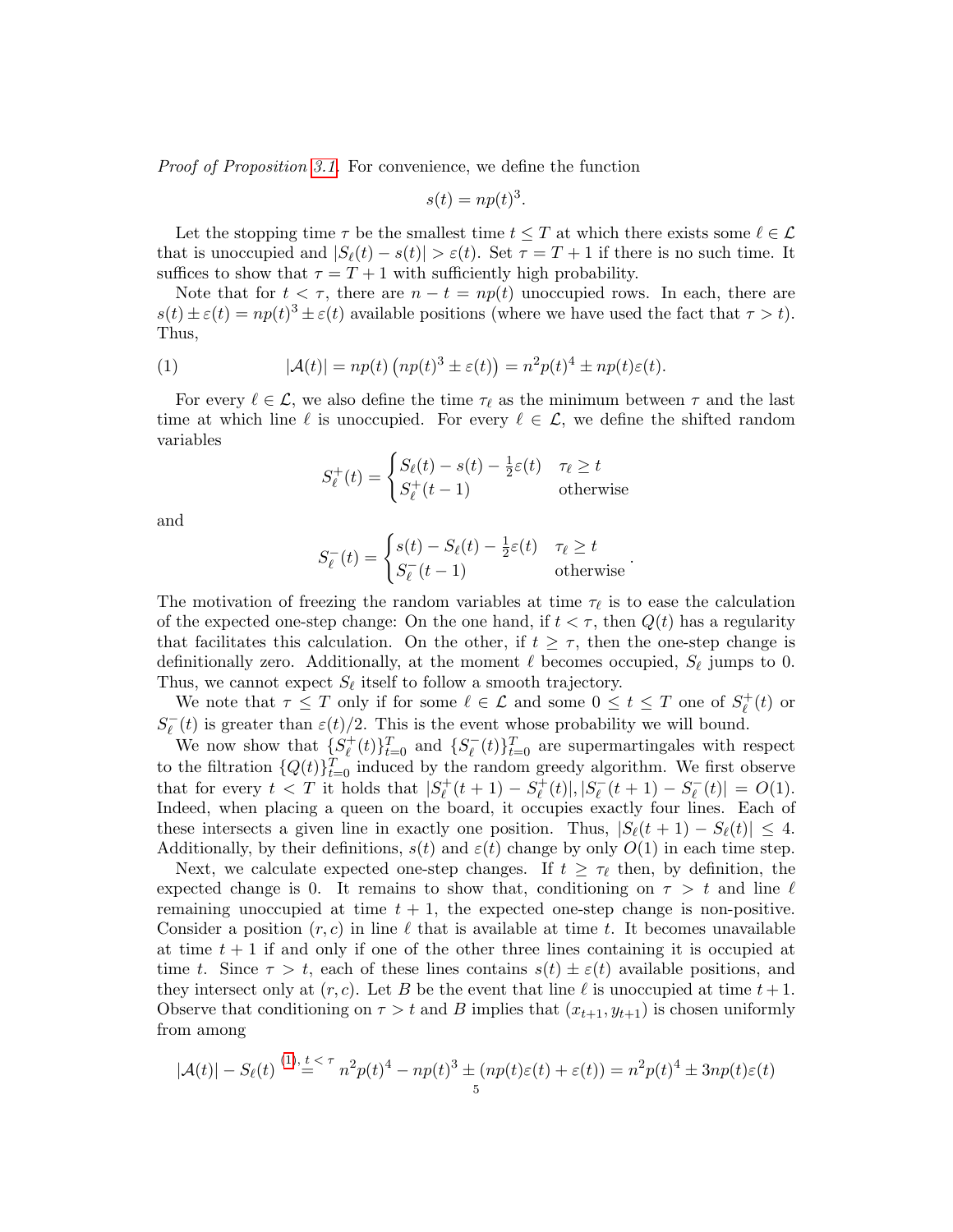positions. Finally, since we condition on B, there are  $3(s(t)\pm\varepsilon(t))\pm O(1)=3s(t)\pm4\varepsilon(t)$ positions that, if chosen at time  $t + 1$ , make  $(r, c)$  unavailable. Thus:

$$
\mathbb{P}[(r,c) \notin \mathcal{A}(t+1)|\tau > t, B] = \frac{3s(t) \pm 4\varepsilon(t)}{n^2 p(t)^4 \pm 3np(t)\varepsilon(t)} = \frac{3}{np(t)} \left(1 \pm \frac{5\varepsilon(t)}{np(t)^3}\right).
$$

Therefore

$$
\mathbb{E}\left[S_{\ell}(t+1) - S_{\ell}(t)|\tau > t, B\right] = -S_{\ell}(t)\frac{3}{np(t)}\left(1 \pm \frac{5\varepsilon(t)}{np(t)^3}\right)
$$
\n
$$
\stackrel{\tau \geq t}{=} -\left(s(t) \pm \varepsilon(t)\right)\frac{3}{np(t)}\left(1 \pm \frac{5\varepsilon(t)}{np(t)^3}\right)
$$
\n
$$
= -3p(t)^2\left(1 \pm \frac{7\varepsilon(t)}{np(t)^3}\right) = -3p(t)^2 \pm \frac{21\varepsilon(t)}{np(t)}.
$$

We also observe that

$$
s(t+1) - s(t) = -\frac{3np(t)^2}{n} \pm \frac{6}{n} = -3p(t)^2 \pm \frac{\varepsilon(t)}{np(t)}
$$

and that

$$
\frac{1}{2}(\varepsilon(t+1) - \varepsilon(t)) = \frac{50\varepsilon(t)}{2np(t)} \pm \frac{\varepsilon(t)}{np(t)}.
$$

Therefore:

$$
\mathbb{E}\left[S_{\ell}^{+}(t+1) - S_{\ell}^{+}(t)|\mathcal{F}_{t}\right] = -3p(t)^{2} + 3p(t)^{2} - \frac{50\varepsilon(t)}{2np(t)} \pm \frac{23\varepsilon(t)}{np(t)} \le 0
$$

and

$$
\mathbb{E}\left[S_{\ell}^-(t+1) - S_{\ell}^-(t)|\mathcal{F}_t\right] = 3p(t)^2 - 3p(t)^2 - \frac{50\varepsilon(t)}{2np(t)} \pm \frac{23\varepsilon(t)}{np(t)} \le 0.
$$

We conclude that  $\{S^+_\ell\}$  $\{(\mathbf{t})\}_{t=0}^T$  and  $\{S_{\ell}^{-}\}$  $\{(\tau)\}_{t=0}^T$  are supermartingales with maximal onestep change  $O(1)$ .

We now apply Theorem [3.2](#page-3-2) with  $\lambda = \varepsilon(t)/2$  to conclude that for every  $0 \le t \le T$ :

$$
\mathbb{P}\left[S_{\ell}^{+}(t) \geq S_{\ell}^{+}(0) + \varepsilon(t)/2\right] \leq \exp\left(-\Omega\left(\frac{n^{1.02}}{np(t)^{100}}\right)\right)
$$
  

$$
\leq \exp\left(-\Omega\left(\frac{n^{1.02}}{np(T)^{100}}\right)\right) = \exp\left(-\Omega\left(n^{0.01}\right)\right).
$$

Similarly:

$$
\mathbb{P}\left[S_{\ell}^{-}(t) \geq S_{\ell}^{-}(0) + \varepsilon(t)/2\right] \leq \exp\left(-\Omega\left(n^{0.01}\right)\right).
$$

Hence:

$$
\mathbb{P}\left[\tau \leq T\right] \leq \exp\left(-\Omega\left(n^{0.01}\right)\right),\,
$$

6

completing the proof.  $\Box$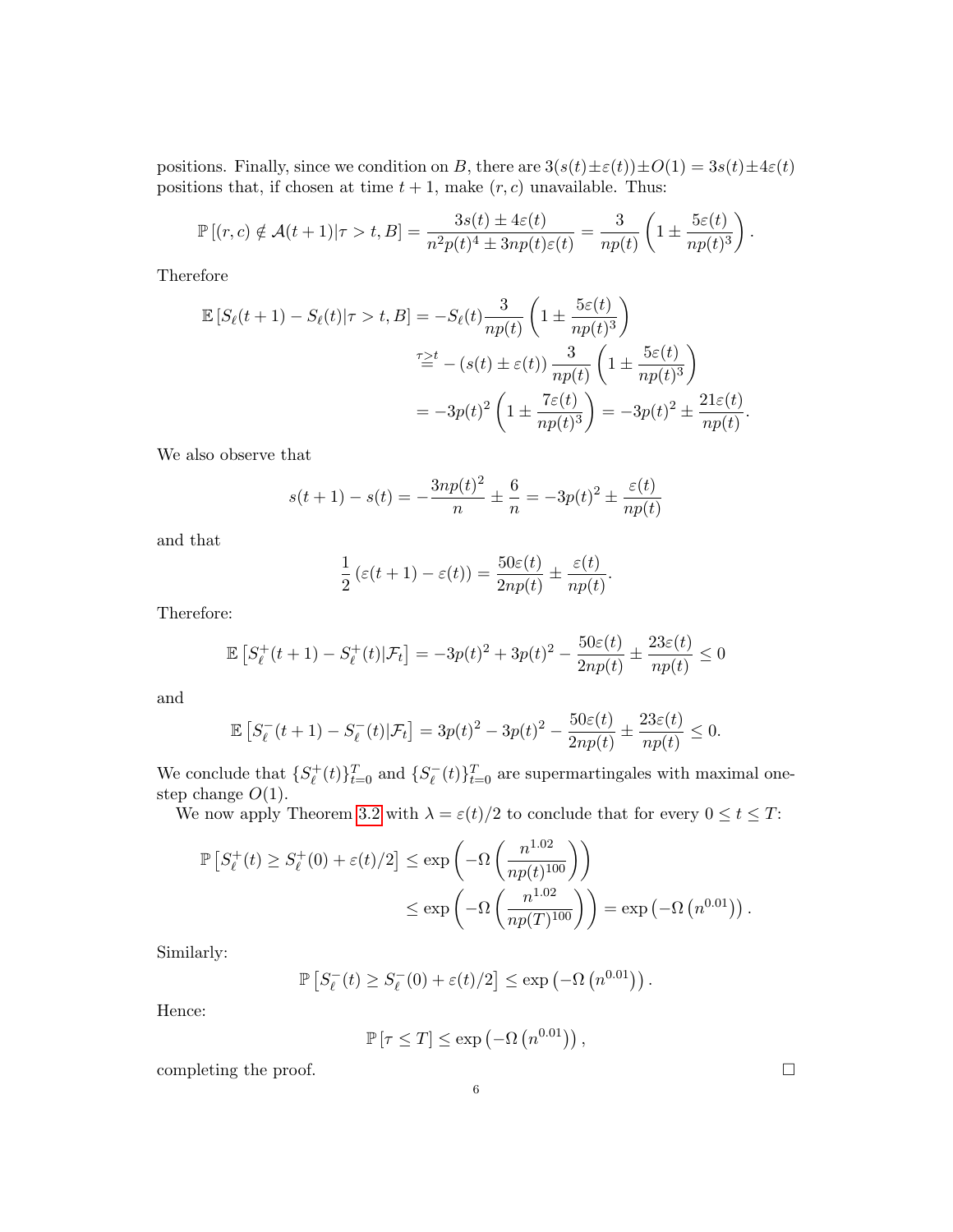# 4. Absorbers

<span id="page-6-0"></span>In this section we analyze Algorithm [2.2.](#page-2-2) We wish to show that it is unlikely to abort. The next lemma provides a sufficient condition.

**Definition 4.1.** Let  $\ell > 0$ . A partial *n*-queens configuration Q is  $\ell$ -absorbing if for every  $(r, c) \in [n]^2$ , it holds that  $|\mathcal{B}_Q(r, c)| \ge \ell$ .

<span id="page-6-1"></span>**Lemma 4.2.** Suppose  $|Q(T)| = T$  and  $Q(T)$  is  $10(n - T)$ -absorbing. Then Algorithm [2.2](#page-2-2) does not abort.

*Proof.* Let  $k = n - T$ . Algorithm [2.2](#page-2-2) aborts only if for some t we have  $|\mathcal{B}_{R(t)}(r_t, c_t)| = 0$ . Thus, if for every  $0 \le t < k$  it holds that  $|\mathcal{B}_{R(t)}(r_t, c_t)| \ge 10k - 9t$ , then the algorithm does not abort.

We prove this inductively. Let  $(r, c) \in [n]^2$ . By assumption,  $|\mathcal{B}_{R(0)}(r, c)| \ge 10k$ . Now assume that for  $0 \le t < k - 1$  it holds that  $|\mathcal{B}_{R(t)}| \ge 10k - 9t$ . We wish to show that  $|\mathcal{B}_{R(t+1)}| \geq 10k - 9t - 9$ . We note that  $R(t+1)$  is obtained from  $R(t)$  by removing one queen and adding two queens. Thus, the conclusion follows from the following two observations regarding partial *n*-queens configurations  $P_1, P_2 \subseteq [n]^2$ :

- If  $P_2$  is obtained from  $P_1$  by removing a queen then  $|\mathcal{B}_{P_2}(r,c)| \geq |\mathcal{B}_{P_1}(r,c)| 1$ . Indeed, if  $(x, y) \in \mathcal{B}_{P_1}(r, c)$  then it does not share a diagonal with  $(r, c)$  and the four diagonals passing through  $(r, y), (x, c)$  are unoccupied. Since  $P_2 \subseteq P_1$ , these facts hold in  $P_2$  as well. Thus, if  $(x, y) \in P_2$  then  $(x, y) \in \mathcal{B}_{P_2}(r, c)$ . Since  $|P_1 \setminus P_2| = 1$ , the conclusion follows.
- If  $P_2$  is obtained from  $P_1$  by adding a queen then  $|\mathcal{B}_{P_2}(r,c)| \geq |\mathcal{B}_{P_1}(r,c)| 4$ . Indeed, suppose  $(x, y) \in \mathcal{B}_{P_1}(r, c) \setminus \mathcal{B}_{P_2}(r, c)$ . Let  $(q_r, q_c)$  be the additional queen that is present in  $P_2$ . By assumption,  $(x, y)$  does not share a diagonal with  $(r, c)$ and  $(x, y) \in P_2$ . Since  $(x, y) \notin \mathcal{B}_{P_2}(r, c)$ , this means that one of the diagonals containing  $(r, y)$  or  $(x, c)$  is occupied by  $(q_r, q_c)$ . Therefore, one of the following holds:

$$
q_r + q_c = r + y, \quad q_r + q_c = x + c, \quad q_r - q_c = r - y, \quad q_r - q_c = x - c.
$$

Since r, c,  $q_r$ ,  $q_c$  are fixed, each equality has at most one solution in [n]. Now, for each  $x$  that solves one of the equations, there is at most one  $y$  such that  $(x, y) \in P_1$  (since  $P_1$  contains at most one queen in each column). Similarly, for each y solving one of the equations there is at most one x such that  $(x, y) \in P_1$ . Therefore there are at most 4 absorbers  $(x, y) \in \mathcal{B}_{P_1}(r, c)$  for which one of the equalities holds.

$$
\Box
$$

The next lemma asserts that w.h.p.  $Q(T)$  contains  $\Omega(n)$  absorbers for every position. By Proposition [3.1,](#page-3-1) w.h.p.  $n-|Q(T)| = n-T = o(n)$ . Thus, it then follows from Lemma [4.2](#page-6-1) that Algorithm [2.2](#page-2-2) succeeds in constructing an n-queens configuration.

<span id="page-6-2"></span>**Lemma 4.3.** There exists a constant  $\beta > 0$  such that w.h.p.  $Q(T)$  is  $(\beta n)$ -absorbing.

The intuition is that  $Q(T)$  contains approximately n queens, each occupying a single diagonal of each type (that is, one diagonal from upper-left to lower-right and one from upper-right to lower-left). However, the grid  $[n]^2$  contains approximately 2n diagonals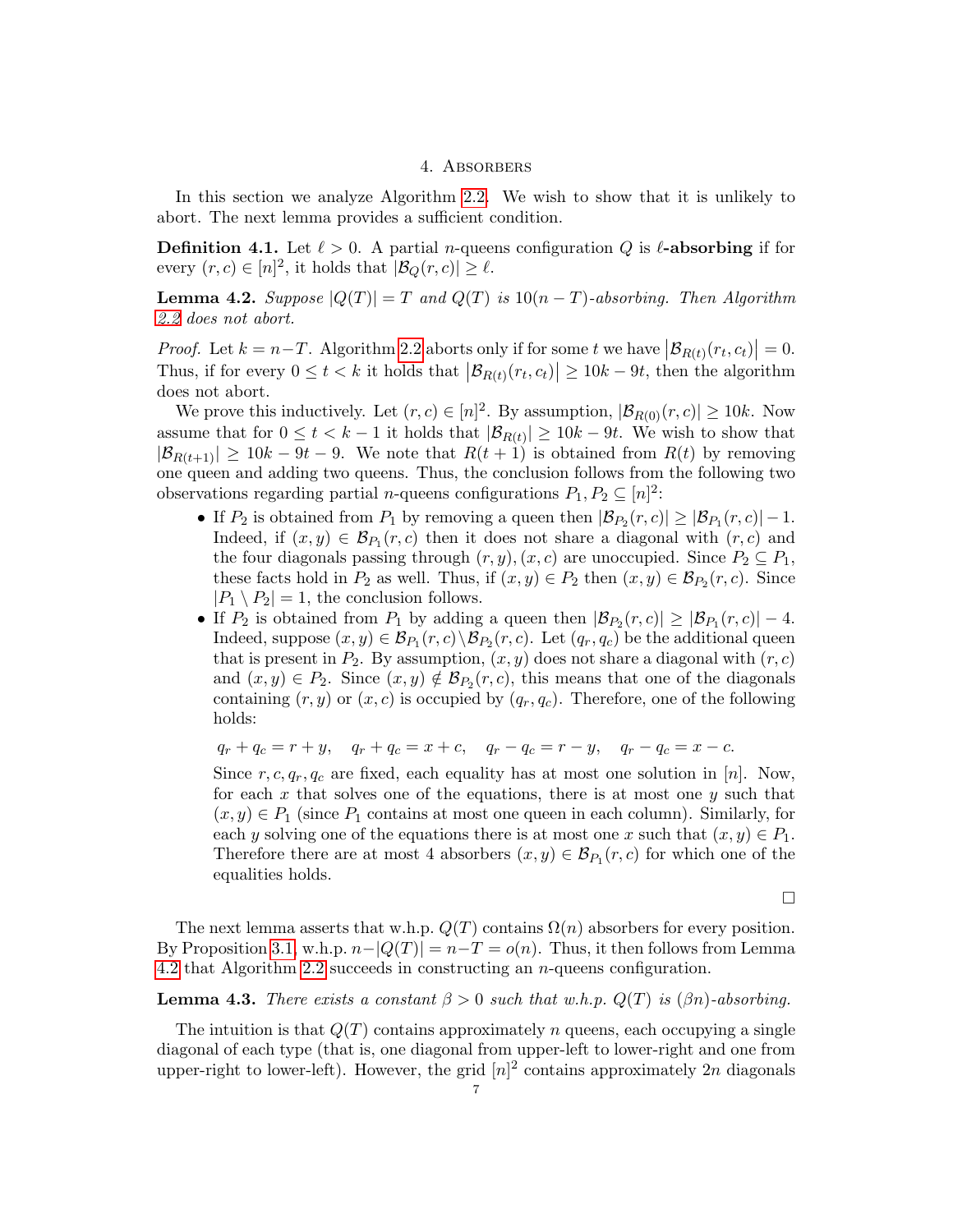of each type. Therefore, if one chooses a diagonal uniformly at random the probability that it is unoccupied is approximately 1/2. If we fix  $(r, c)$  and choose  $(x, y) \in Q(T)$ uniformly at random, we might imagine that the (four) diagonals containing  $(r, y)$ and  $(x, c)$  are distributed uniformly at random, which would imply that with constant probability they are unoccupied.

One approach to proving Lemma [4.3](#page-6-2) is to track  $|\mathcal{B}_{Q(t)}(r,c)|$  for each  $(r,c) \in [n]^2$ and each  $0 \leq t \leq T$ . This would give a precise count of  $|\mathcal{B}_{Q(t)}(r,c)|$  but at the cost of significant technical work. We take a different tack, giving a shorter proof at the expense of a suboptimal  $\beta$ . We show that already at an early stage of the process w.h.p. there are  $\Omega(n)$  absorbers for each position. Furthermore, each of these absorbers is guaranteed to be present in  $Q(T)$ . We begin by identifying a combinatorial property that ensures an absorber survives throughout the random greedy process.

We will need the following notation: Let  $(r, c) \in [n]^2$ . Let  $\ell_1^{\text{tor}}(r, c) := \{(x, y) \in [n]^2 :$  $r + c = x + y \mod n$ ,  $\ell_2^{\text{tor}}(r, c) := \{(x, y) \in [n]^2 : r - c = x - y \mod n\}$  be the two toroidal diagonals incident to  $(r, c)$ , and let  $\ell_1(r, c) \subseteq \ell_1^{\text{tor}}(r, c), \ell_2(r, c) \subseteq \ell_2^{\text{tor}}(r, c)$  be the two non-toroidal diagonals incident to  $(r, c)$ . For  $i = 1, 2$  we also define  $\ell_i^{\text{far}}(r, c) \coloneqq$  $\ell_i^{\text{tor}}(r, c) \setminus \ell_i(r, c).$ 

**Definition 4.4.** Let  $Q \subseteq [n]^2$  be a partial *n*-queens configuration. Let  $(r, c) \in [n]^2$ . An absorber  $(x, y) \in \mathcal{B}_Q(r, c)$  is **safe** if the four toroidal diagonals containing  $(r, y)$ and  $(x, c)$  are all occupied by Q. Equivalently,  $(x, y) \in \mathcal{B}_Q(r, c)$  is safe if there exist  $a_1 \in \ell_1^{\text{far}}(r, y), a_2 \in \ell_2^{\text{far}}(r, y), b_1 \in \ell_1^{\text{far}}(x, c), b_2 \in \ell_2^{\text{far}}(x, c)$  such that  $a_1, a_2, b_1, b_2 \in Q$ . (see Figure [1\)](#page-8-0).

More generally, if  $R \subseteq [n]^2$  (i.e., R is not necessarily a partial queens configurations) and  $(r, c) \in [n]^2$ , we say that  $(x, y) \in R$  is a safe absorber for  $(r, c)$  if  $(x, y)$  does not share a diagonal with  $(r, c)$ , there exist  $a_1 \in \ell_1^{\text{far}}(r, y), a_2 \in \ell_2^{\text{far}}(r, y), b_1 \in \ell_1^{\text{far}}(x, c), b_2 \in$  $\ell_2^{\text{far}}(x, c)$  such that  $(x, y), a_1, a_2, b_1, b_2 \in R$  and no other element of R shares a line with any of  $(x, y), a_1, a_2, b_1, b_2 \in R$ .

We denote the set of safe absorbers for  $(r, c)$  in R by  $S_R(r, c)$ .

The crucial property of safe absorbers is the following.

<span id="page-7-0"></span>Observation 4.5. Let  $Q_1 \subseteq Q_2 \subseteq [n]^2$  be partial toroidal *n*-queens configurations. Then, for every  $(r, c) \in [n]^2$ , it holds that  $\mathcal{S}_{Q_1}(r, c) \subseteq \mathcal{S}_{Q_2}(r, c)$ .

*Proof.* Since  $Q_2$  is a partial toroidal *n*-queens configuration, every toroidal diagonal contains at most a single queen. Since  $Q_1 \subseteq Q_2$ , if a toroidal diagonal is occupied in  $Q_1$  then it will contain no additional queens in  $Q_2$ .

Let  $(r, c) \in [n]^2$  and suppose  $(x, y) \in \mathcal{S}_{Q_1}(r, c)$ . Then, by definition, the toroidal diagonals incident to  $(r, y)$  and  $(x, c)$  are occupied in  $Q_1$ , while the (non-toroidal) diagonals incident with these positions are unoccupied. Hence, this remains so in  $Q_2$ as well, implying  $(x, y) \in \mathcal{S}_{Q_2}(r, c)$ .  $(r, c)$ .

In order to prove Lemma [4.3](#page-6-2) we will show that for some  $0 \leq t \leq T$ ,  $Q(t)$  contains  $\Omega(n)$  safe absorbers for every  $(r, c) \in [n]^2$ . In order to gain a heuristic understanding we consider the situation in a random binomial subset of  $[n]^2$ . This calculation will also be used in the proof of Lemma [4.3.](#page-6-2)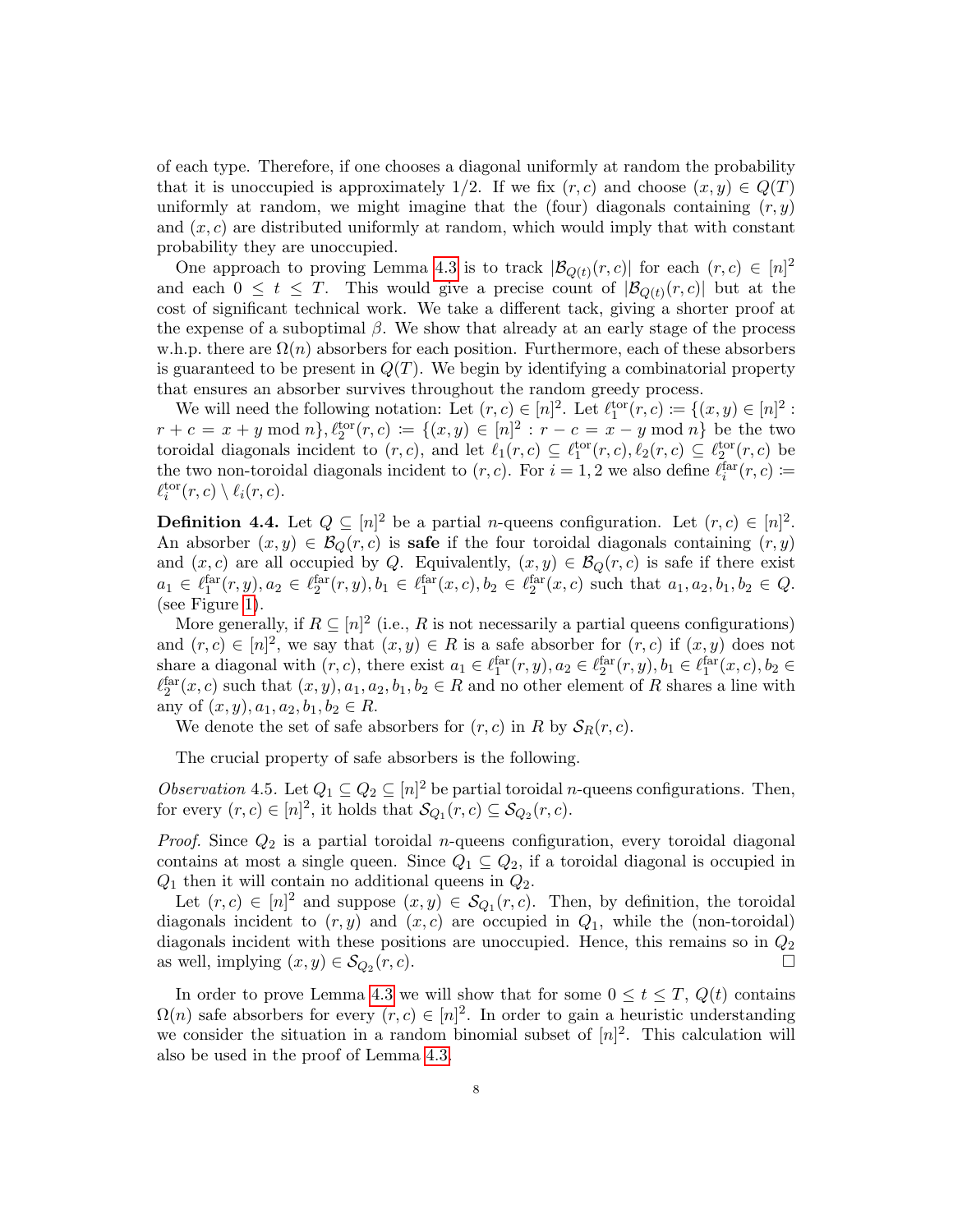

<span id="page-8-0"></span>FIGURE 1. In the above partial 8-queens configuration, the black queen at  $(8, 8)$  is a safe absorber for the square  $(5, 4)$ . The four white queens occupy the toroidal diagonals incident to  $(5, 8)$  and  $(8, 4)$ , while the (non-toroidal) diagonals incident to those squares are unoccupied.

<span id="page-8-1"></span>**Claim 4.6.** Let  $R \subseteq [n]^2$  be a random binomial subset where each position is present with probability  $p \in [0,1]$ , independently of other positions. Let  $(r, c), (x, y) \in [n]^2$  be two positions that do not share a line. Then:

$$
\mathbb{P}[(x,y)\in\mathcal{S}_R(r,c)] \geq |\ell_1^{far}(r,y)||\ell_2^{far}(r,y)||\ell_1^{far}(x,c)||\ell_2^{far}(x,c)|p^5(1-p)^{20n}-O\left(\frac{1}{n^2}\right).
$$

*Proof.* Instead of asking for the probability that  $(x, y) \in S_R(r, c)$ , we will instead estimate the probabilities of the following events.

• Let A be the event that  $(x, y) \in R$  and no other position sharing a line with  $(x, y)$  is in R. Then

$$
\mathbb{P}[A] = p(1-p)^{4n-1} \ge p(1-p)^{4n}.
$$

• Let B be the event that there exist distinct positions  $a_1 \in \ell_1^{\text{far}}(r, y), a_2 \in$  $\ell_2^{\text{far}}(r, y), b_1 \in \ell_1^{\text{far}}(x, c), b_2 \in \ell_2^{\text{far}}(x, c)$  such that  $a_1, a_2, b_1, b_4 \in R$ , and no line incident to any of these positions contains more than one element of R. Since every pair of lines intersects in at most one position, there are at least

$$
\left( |\ell_1^{\text{far}}(r, y)| - O(1) \right) \left( |\ell_2^{\text{far}}(r, y)| - O(1) \right) \left( |\ell_1^{\text{far}}(x, c)| - O(1) \right) \left( |\ell_2^{\text{far}}(x, c)| - O(1) \right)
$$
  
=  $|\ell_1^{\text{far}}(r, y)| |\ell_2^{\text{far}}(r, y)| |\ell_1^{\text{far}}(x, c)| |\ell_2^{\text{far}}(x, c)| - O(n^3)$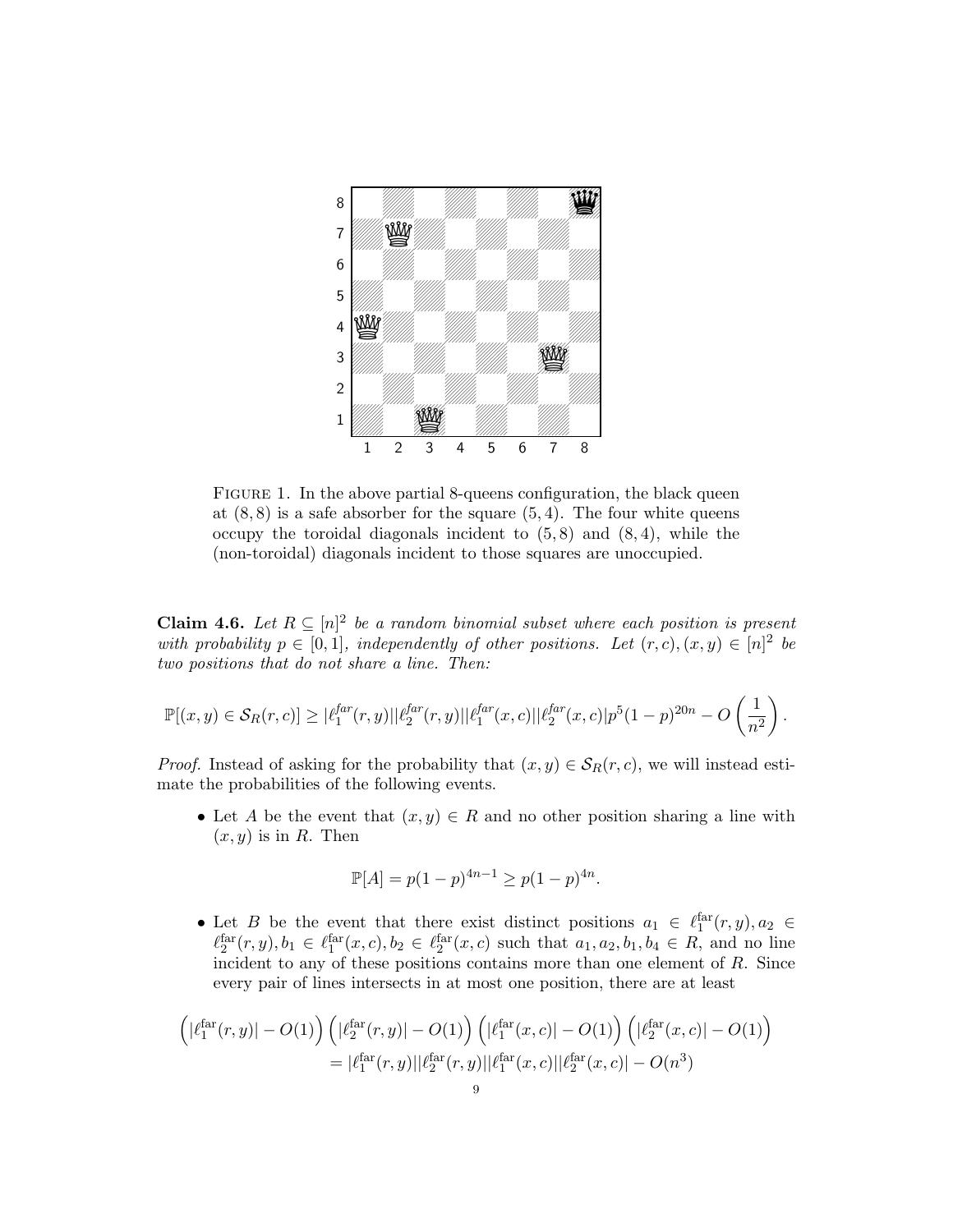choices of distinct  $a_1 \in \ell_1^{\text{far}}(r, y), a_2 \in \ell_2^{\text{far}}(r, y), b_1 \in \ell_1^{\text{far}}(x, c), b_2 \in \ell_2^{\text{far}}(x, c)$  that do not share a line with each other or with  $(x, y)$ . Therefore:

$$
\mathbb{P}[B] \ge \left( |\ell_1^{\text{far}}(r, y)| |\ell_2^{\text{far}}(r, y)| |\ell_1^{\text{far}}(x, c)| |\ell_2^{\text{far}}(x, c)| - O(n^3) \right) \left( p(1 - p)^{4n} \right)^4
$$
  
 
$$
\ge |\ell_1^{\text{far}}(r, y)| |\ell_2^{\text{far}}(r, y)| |\ell_1^{\text{far}}(x, c)| |\ell_2^{\text{far}}(x, c)| (p(1 - p)^{4n})^4 - O\left(\frac{1}{n}\right).
$$

Note that if both A and B occur then  $(x, y) \in S_R(r, c)$ . We observe that  $(x, y)$  is not contained in any of the lines  $\ell_1^{\text{far}}(r, y), \ell_2^{\text{far}}(r, y), \ell_1^{\text{far}}(x, c), \ell_2^{\text{far}}(x, c)$ . Therefore  $\mathbb{P}[B|A] \geq$  $\mathbb{P}[B]$ . Hence

$$
\mathbb{P}[(x,y) \in \mathcal{S}_R(r,c)] \ge \mathbb{P}[A \cap B] = \mathbb{P}[A]\mathbb{P}[B|A] \ge \mathbb{P}[A]\mathbb{P}[B]
$$
  
\n
$$
\ge p(1-p)^{4n} \left( |\ell_1^{\text{far}}(r,y)| |\ell_2^{\text{far}}(r,y)| |\ell_1^{\text{far}}(x,c)| |\ell_2^{\text{far}}(x,c)| (p(1-p)^{4n})^4 - O\left(\frac{1}{n}\right) \right)
$$
  
\n
$$
\ge |\ell_1^{\text{far}}(r,y)| |\ell_2^{\text{far}}(r,y)| |\ell_1^{\text{far}}(x,c)| |\ell_2^{\text{far}}(x,c)| p^5 (1-p)^{20n} - O\left(\frac{1}{n^2}\right).
$$

The preceding calculation suggests that we should consider positions  $(x, y)$  such that  $|\ell_1^{\text{far}}(r, y)|, |\ell_2^{\text{far}}(r, y)|, |\ell_1^{\text{far}}(x, c)|, |\ell_2^{\text{far}}(x, c)|, = \Omega(n)$ . As we will apply Claim [4.6](#page-8-1) with  $p = \Omega(1/n)$ , this condition would imply that  $\mathbb{P}[(x, y) \in \mathcal{S}_R(r, c)] = \Omega(1/n)$ . This motivates the next definition.

**Definition 4.7.** A position  $(x, y) \in [n]^2$  is **balanced** if  $|\ell_1^{\text{far}}(x, y)|, |\ell_2^{\text{far}}(x, y)| \ge n/10$ .

We will now show that for every  $(r, c) \in [n]^2$  there are  $\Omega(n^2)$  positions  $(x, y) \in [n]^2$ such that  $(r, c)$  and  $(x, y)$  do not share a line and  $(r, y)$  and  $(x, c)$  are both balanced. Let  $S \subseteq [n]^2$  be the set of positions  $(x, y)$  such that neither of

$$
x - n/10 \le y \le x + n/10
$$
,  $\frac{9}{10}n - x \le y \le \frac{11}{10}n - x$ 

holds (see Figure [2\)](#page-10-0).

Claim 4.8. Let  $(x, y) \in S$ . Then  $(x, y)$  is balanced.

*Proof.* For every  $(x, y) \in [n]^2$ , we have  $|\ell_1^{\text{far}}(x, y)| = |x + y - (n + 1)|$  and  $|\ell_2^{\text{far}}(x, y)| =$  $|x-y|$ .

Let  $(x, y) \in S$ . Then, by definition, either  $y > x + n/10$  or  $x > y + n/10$ . Both imply  $|l_2^{\text{far}}(x, y)| = |x - y| > n/10$ . Similarly, either  $x + y > 11n/10$  or  $x + y < 9n/10$ . In the first case,  $x+y-(n+1) > n/10-1$ . In the second,  $x+y-(n+1) < -n/10-1$ . Both imply  $|\ell_1^{\text{far}}(x, y)| = |x + y - (n + 1)| \ge n/10.$ 

<span id="page-9-0"></span>**Claim 4.9.** Each row and each column in  $[n]^2$  intersects S on at least  $n/2$  positions.

*Proof.* Since S is invariant under reflection along the  $y = x$  axis it suffices to prove the claim for rows. S is also invariant under the reflection  $(r, c) \mapsto (n + 1 - r, c)$ , so it suffices to prove the claim for rows  $r \leq (n+1)/2$ .

Let  $r \in [n]$  be at most  $(n+1)/2$ . We will show that row r contains at least  $n/2$ positions in S. Indeed, if  $1 \le r \le n/10$  then for every  $2n/10 < c < 8n/10$ , it holds that  $(r, c) \in S$ . Otherwise,  $n/10 < r \le (n+1)/2$ . In this case every c satisfying one of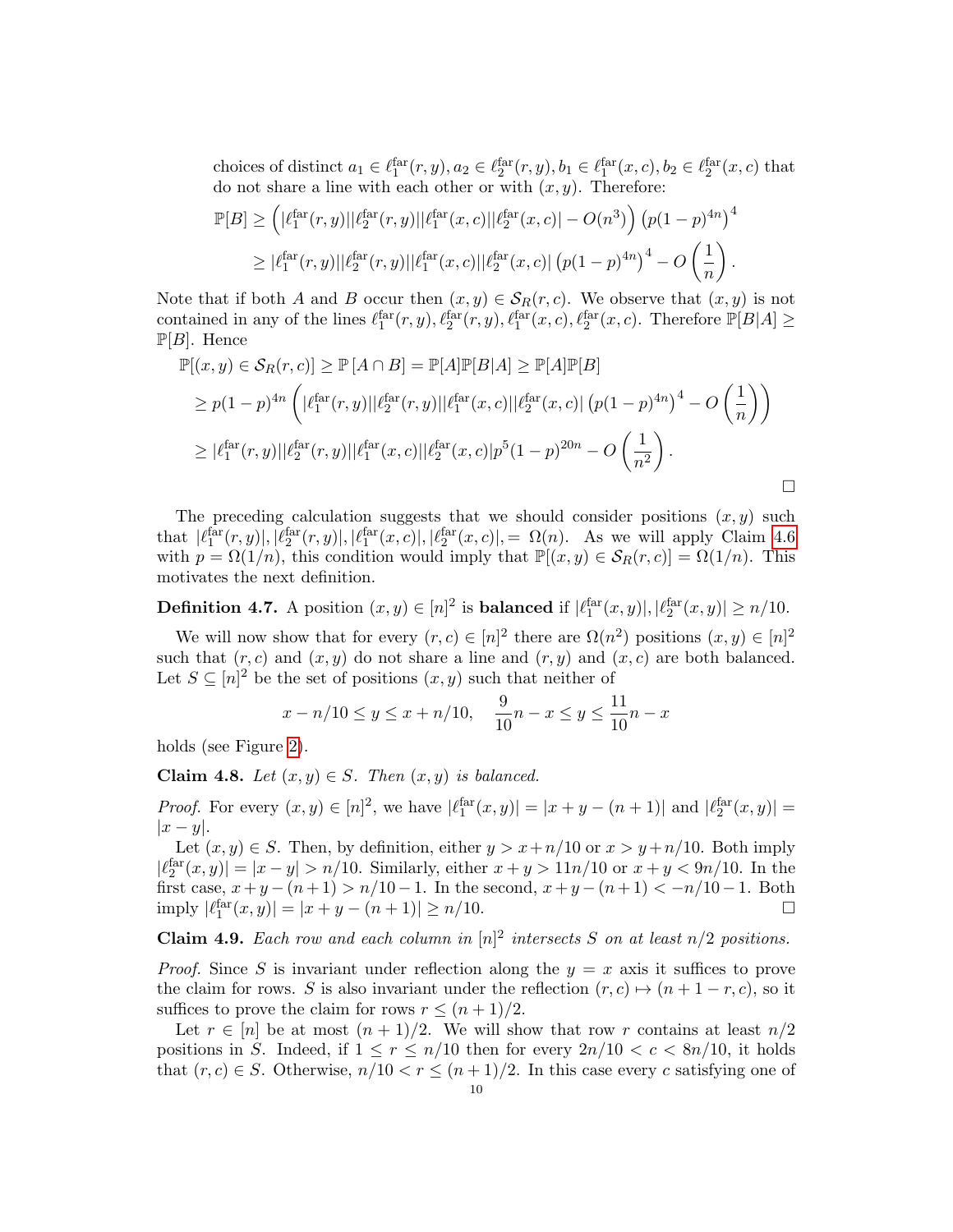

<span id="page-10-0"></span>FIGURE 2. Roughly speaking, *balanced* means not too close to the main diagonals. In the  $20 \times 20$  array above the set S of balanced positions is shaded.

 $n/10 + r < c < 9n/10 - r$ ,  $c < r - n/10$ , or  $c > 11n/10 - r$  will also satisfy  $(r, c) \in S$ . In any case, there are more than  $n/2$  elements  $c \in [n]$  such that  $(r, c) \in S$ .

<span id="page-10-2"></span>**Claim 4.10.** For every  $(r, c) \in [n]^2$  there are at least  $n^2/5$  positions  $(x, y) \in [n]^2$  such that  $(r, y)$  and  $(x, c)$  are balanced and  $(r, c)$  and  $(x, y)$  do not share a line.

*Proof.* Let  $(r, c) \in [n]^2$ . Let  $S_r := \{y : (r, y) \in S, y \neq c\}$  and  $S_c := \{x : (x, c) \in S, x \neq c\}$ r}. By Claim [4.9,](#page-9-0)  $|S_r|, |S_c| \ge n/2 - 1$ . Now, let

$$
S_{(r,c)} := (S_c \times S_r) \setminus (\ell_1(r,c) \cup \ell_2(r,c)).
$$

We note that  $|S_{(r,c)}| \ge (n/2-1)^2 - 2n \ge n^2/5$ . Also, by definition, if  $(x, y) \in S_{(r,c)}$ then it does not share a line with  $(r, c)$ . Next, we argue that for every  $(x, y) \in S_{(r,c)}$ , it holds that  $(r, y)$  and  $(x, c)$  are both balanced. Indeed, if  $(x, y) \in S_{(r,c)}$ , then (again by definition)  $x \in S_c$ . Therefore  $(x, c) \in S$  and so by Claim [4.9](#page-9-0) is balanced. Similarly,  $(r, y) \in S$  and hence is balanced as well.

In order to prove Lemma [4.3](#page-6-2) we will use the following bounded-differences inequality.

<span id="page-10-1"></span>**Theorem 4.11** ([\[14\]](#page-15-13) Corollary 1.4). Let  $X_1, \ldots, X_N$  be i.i.d. Bernoulli random variables with  $\mathbb{P}[X_1 = 1] = p$ . Assume that for  $K > 0$  the function  $f : \{0, 1\}^N \to \mathbb{R}$  satisfies the Lipschitz condition  $|f(\omega) - f(\omega')| \leq K$  whenever  $\omega, \omega' \in \{0,1\}^N$  differ by a single coordinate. Then, for all  $t > 0$ :

$$
\mathbb{P}[|f(X_1,\ldots,X_N)-\mathbb{E}[f(X_1,\ldots,X_N)]| \ge t] \le 2 \exp\left(-\frac{t^2}{2N(1-p)pK^2+2Kt/3}\right).
$$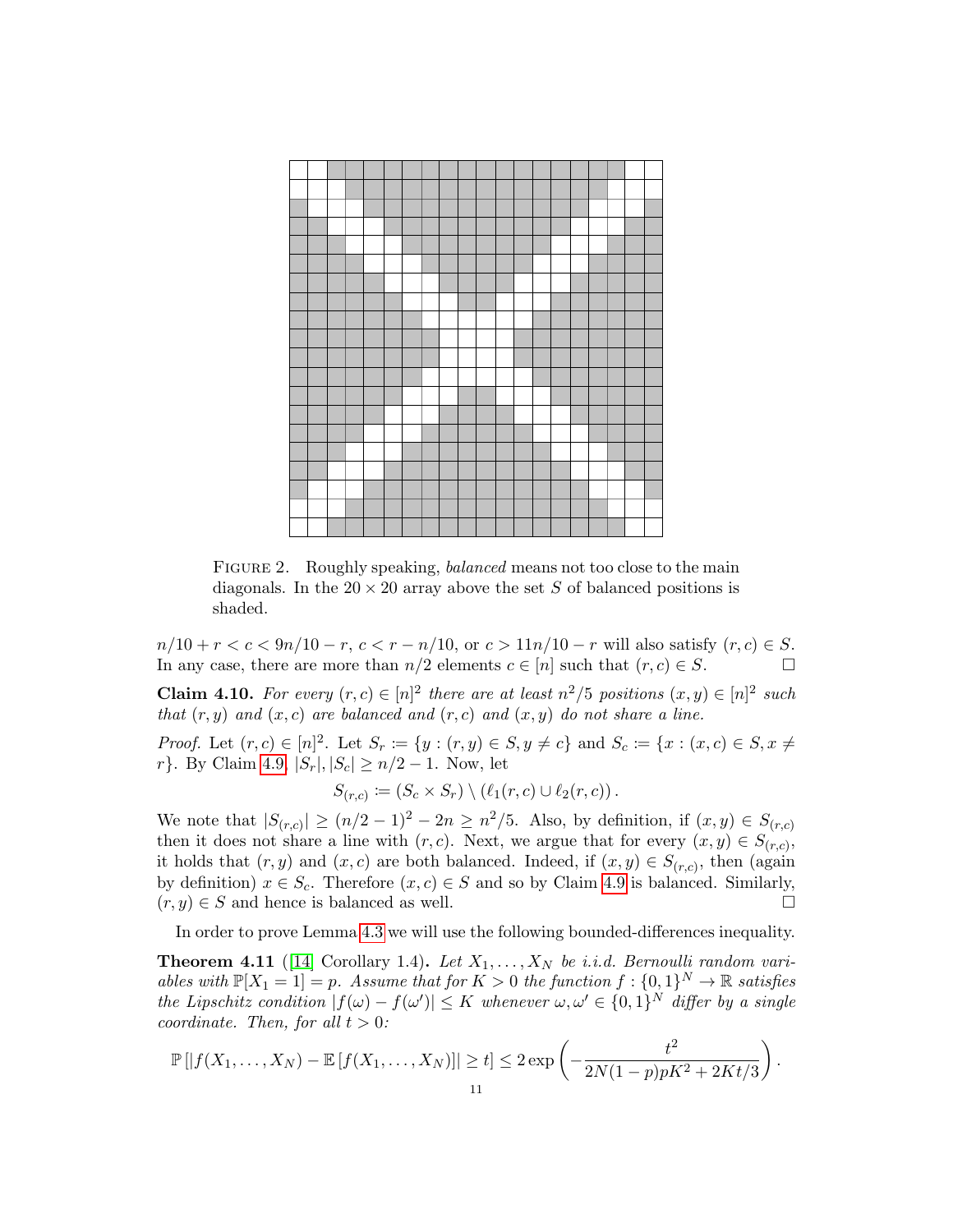Theorem [4.11](#page-10-1) applies to functions of Bernoulli random variables. In order to apply it to our situation, we introduce a coupling of  $\{Q(t)\}_{t=0}^T$  to a binomial random subset of  $[n]^2$ . For every  $x \in [n]^2$ , let  $x_\alpha \in [0,1]$  be i.i.d. uniformly random. Observe that for every  $q \in [0,1], R(q) := \{x \in [n]^2 : x_\alpha < q\}$  is a binomial random subset of  $[n]^2$  with density q.

Now consider the random process  $\tilde{Q}(0), \tilde{Q}(1), \ldots$ , defined as follows:  $\tilde{Q}(0) = \emptyset$ . Suppose that for  $t < n$  we have defined  $\tilde{Q}(t)$ . Let  $x \in [n]^2$  be the position that minimizes  $x_{\alpha}$  which is also available in  $\tilde{Q}(t)$  (by "available" we mean not sharing a row, column, or toroidal diagonal with a previously chosen position). Set  $\tilde{Q}(t + 1) = \tilde{Q}(t) \cup \{x\}$ . If there is no such position, set  $\tilde{Q}(t+1) = \tilde{Q}(t)$ . Observe that  $\{\tilde{Q}(t)\}_{t=0}^T$  and  $\{Q(t)\}_{t=0}^T$ have the same distribution. Thus we may (and do) identify them. We remark, however, that the process  $\tilde{Q}(t)$  is defined also for  $T < t \leq n$ . This will be useful in the proof of the next claim.

Set  $p = 1/(4n)$  and let  $R = R(p)$ . Let  $\tilde{R} \subseteq R$  be the set of positions  $x \in R$  that are not threatened by any other element of  $R$  (that is, they are the only positions in their row, column, and toroidal diagonals).

<span id="page-11-0"></span>**Claim 4.12.** With probability  $1 - \exp(-\Omega(n))$  it holds that  $\tilde{R} \subseteq Q(T)$ .

*Proof.* We note that by Chernoff's inequality we have  $\mathbb{P} [|R| > T] = \exp(-\Omega(n)).$ 

Let  $x \in R$ . By definition of the process, it holds that  $x_{\alpha} < y_{\alpha}$  for every y that threatens x. Thus, there exists some t (possibly greater than T) such that  $x \in \tilde{Q}(t)$ . Let  $t_x$  be the smallest t such that  $x \in Q(t)$ . It suffices to show that  $t_x \leq T$ . This clearly holds if  $|R| \leq T$ . The latter event holds with probability  $1 - \exp(-\Omega(n))$ , as desired.

Due to Observation [4.5](#page-7-0) and Claim [4.12,](#page-11-0) with probability  $1 - \exp(-\Omega(n))$  we have  $\mathcal{S}_{\tilde{R}}(r,c) \subseteq \mathcal{S}_{Q(T)}(r,c)$  for every  $(r,c) \in [n]^2$ . Therefore, Lemma [4.3](#page-6-2) follows from the following claim.

<span id="page-11-1"></span>**Claim 4.13.** There exists a constant  $\beta > 0$  such that w.h.p. R is  $(\beta n)$ -absorbing.

We will apply Theorem [4.11](#page-10-1) to prove Claim [4.13.](#page-11-1) We will use the following Lipschitz condition.

<span id="page-11-2"></span>**Claim 4.14.** Let  $Q_1, Q_2 \subseteq [n]^2$  be partial toroidal n-queens configurations such that  $|Q_1\Delta Q_2| = 1$ . Then, for every  $(r, c) \in [n]^2$ , we have  $||S_{Q_1}(r, c)| - |S_{Q_2}(r, c)|| \le 5$ .

*Proof.* Let  $(r, c) \in [n]^2$ . It suffices to show that if  $R_2$  is obtained from  $R_1$  by adding a queen  $(x, y)$ , then  $||S_{Q_1}(r, c)| - |S_{Q_2}(r, c)|| \le 5$ .

Since  $Q_1 \subseteq Q_2$ , Observation [4.5](#page-7-0) implies that  $\mathcal{S}_{Q_1}(r,c) \subseteq \mathcal{S}_{Q_2}(r,c)$ . Hence, it is enough to show that

$$
|\mathcal{S}_{Q_2}(r,c) \setminus \mathcal{S}_{Q_1}(r,c)| \le 5.
$$

We observe that overall,  $R_2$  contains at most one more (not necessarily safe) absorber for  $(r, c)$  than  $R_1$ . Indeed, the only candidate for a new absorber in  $R_2$  is  $(x, y)$  itself. In this way,  $S_{R_2}(r, c)$  may contain at most one absorber that is not in  $\mathcal{B}_{R_1}(r, c)$ . Any other elements of  $\mathcal{S}_{Q_2}(r,c) \setminus \mathcal{S}_{Q_1}(r,c)$  must have the following form: There exists some  $(x', y') \in \mathcal{B}_{Q_1}(r, c) \setminus \mathcal{S}_{Q_1}(r, c)$  and  $(x', y') \in \mathcal{S}_{Q_2}(r, c)$ . This occurs only if  $(x, y) \in$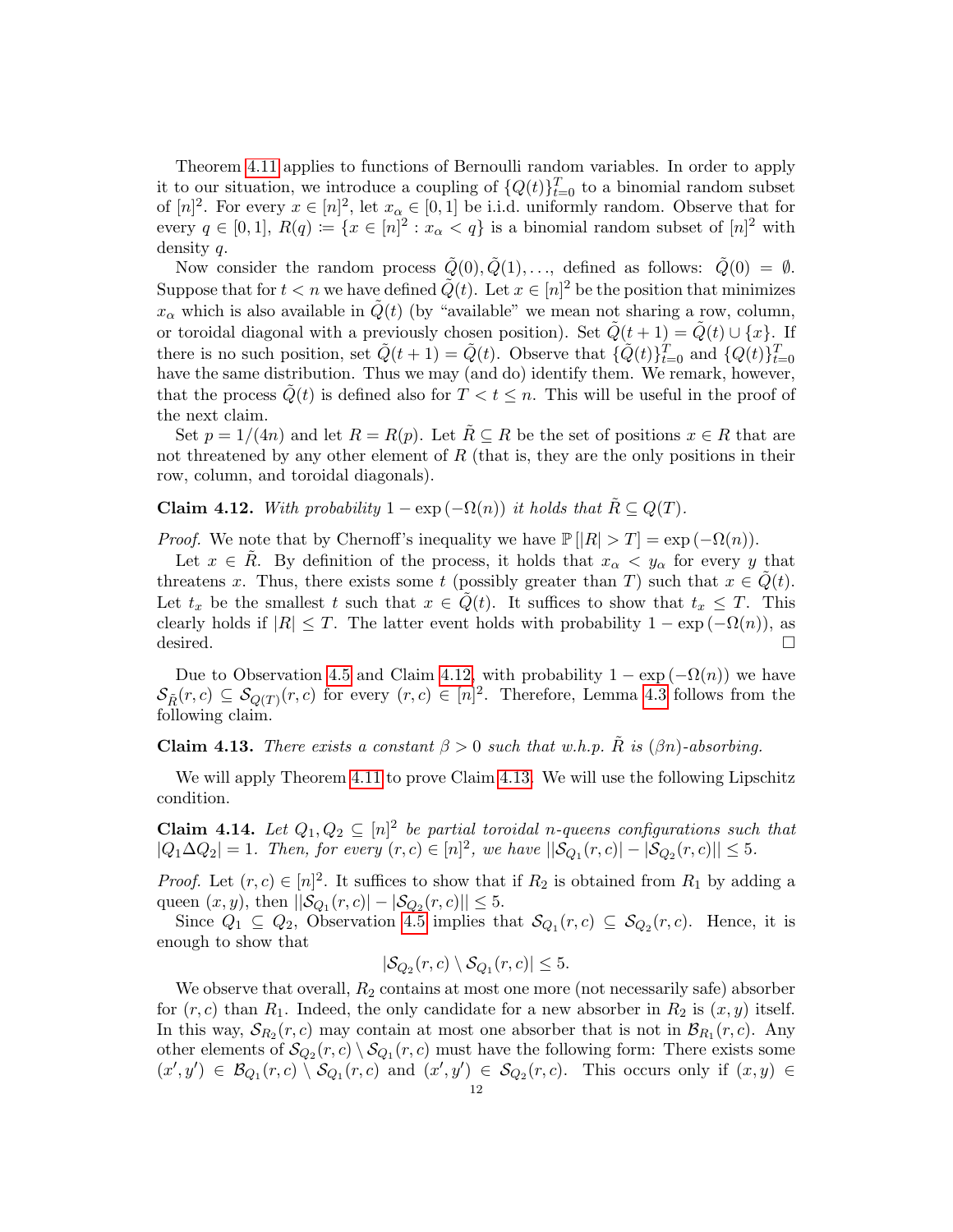$\ell_i^{\text{far}}(x', y')$  for some  $i = 1, 2$  and some  $(x', y') \in \mathcal{B}_{Q_1}(r, c)$ . In this case  $(x, y)$  shares a toroidal diagonal with one of  $(r, y')$  and  $(x', c)$ . Hence, one of the following hold modulo  $n$ :

$$
x + y = r + y'
$$
,  $x - y = r - y'$ ,  $x + y = x' + c$ ,  $x - y = x' - c$ .

For each x' that solves one of these equations, there is at most one y' such that  $(x', y') \in$  $Q_1$ . Similarly, for each y' solving an equation there is at most one x' such that  $(x', y') \in$  $Q_1$ . Therefore, in this way, adding  $(x, y)$  to  $Q_1$  may contribute at most 4 absorbers to  $\mathcal{S}_{Q_2}(r, c)$ . In summary:

$$
|\mathcal{S}_{Q_2}(r,c) \setminus \mathcal{S}_{Q_1}(r,c)| \le 5,
$$

as desired.  $\Box$ 

*Proof of Claim [4.13.](#page-11-1)* We will now show that for  $\beta := (40e)^{-5}$  with high probability  $\tilde{R}$ contains at least  $\beta n$  safe absorbers for every position.

Let  $(r, c) \in [n]^2$ . We will show that

$$
\mathbb{P}\left[|\mathcal{S}_{\tilde{R}}(r,c)| < \beta n\right] \leq \exp\left(-\Omega(n)\right).
$$

A union bound over the  $n^2$  positions will then imply that w.h.p. this holds simultaneously for all positions.

Let  $X_{(r,c)} := |\mathcal{S}_{R}(r, c)|$ . We will apply Theorem [4.11](#page-10-1) to  $X_{(r,c)}$ . For  $(x, y) \in [n]^2$ , let  $Y_{(x,y)}$  indicate the event  $(x,y) \in R$ . Then the random variables  $\{Y_{(x,y)}\}_{(x,y)\in[n]^2}$ are independent. Furthermore, each  $Y_{(x,y)}$  has Bernoulli distribution with parameter p. Additionally, R, R, and hence  $X_{(r,c)}$  are determined by these random variables. Therefore  $X_{(r,c)}$  is a function of the i.i.d. Bernoulli random variables  $\{Y_{(x,y)}\}_{(x,y)\in[n]^2}$ .

We note that adding a queen  $(x, y)$  to R changes R by at most 4. Indeed, if  $(x, y)$ is the unique queen in the lines incident to it in R, then  $|\tilde{R}|$  increases by one. On the other hand,  $(x, y)$  occupies four lines. If any of these contains a queen from R, then that queen will be removed from  $\tilde{R}$  once  $(x, y)$  is added to R. Hence,  $|\tilde{R}|$  may decrease by at most 4. Hence, By Claim [4.14,](#page-11-2) changing the value of some  $Y_{(x,y)}$  can change the value of  $X_{(r,c)}$  by at most 20.

Next we bound  $\mathbb{E} X_{(r,c)}$  from below, with the goal of showing that  $\mathbb{E} X_{(r,c)} - \beta n = \Omega(n)$ . By Claim [4.10](#page-10-2) there are at least  $n^2/5$  positions  $(x, y)$  such that  $(r, c)$  and  $(x, y)$  do not share a line and  $(r, y), (x, c)$  are balanced. Let P be the set of these positions. For each  $(x, y) \in P$  let  $Z_{(x,y)}$  indicate the event that  $(x, y) \in S_{\tilde{R}}(r, c)$ . Then

$$
X_{(r,c)} \ge \sum_{(x,y)\in P} Z_{(x,y)}.
$$

By Claim [4.6:](#page-8-1)

$$
\mathbb{E}Z_{(x,y)} = \mathbb{P}[Z_{(x,y)} = 1] \geq |\ell_1^{\text{far}}(r,y)||\ell_2^{\text{far}}(r,y)||\ell_1^{\text{far}}(x,c)||\ell_2^{\text{far}}(x,c)|p^5(1-p)^{20n} - O\left(\frac{1}{n^2}\right).
$$

If  $(x, y) \in P$  then  $(r, y)$  and  $(x, c)$  are balanced. Thus:

$$
|\ell_1^{\text{far}}(r,y)||\ell_2^{\text{far}}(r,y)||\ell_1^{\text{far}}(x,c)||\ell_2^{\text{far}}(x,c)| \geq \left(\frac{n}{10}\right)^4.
$$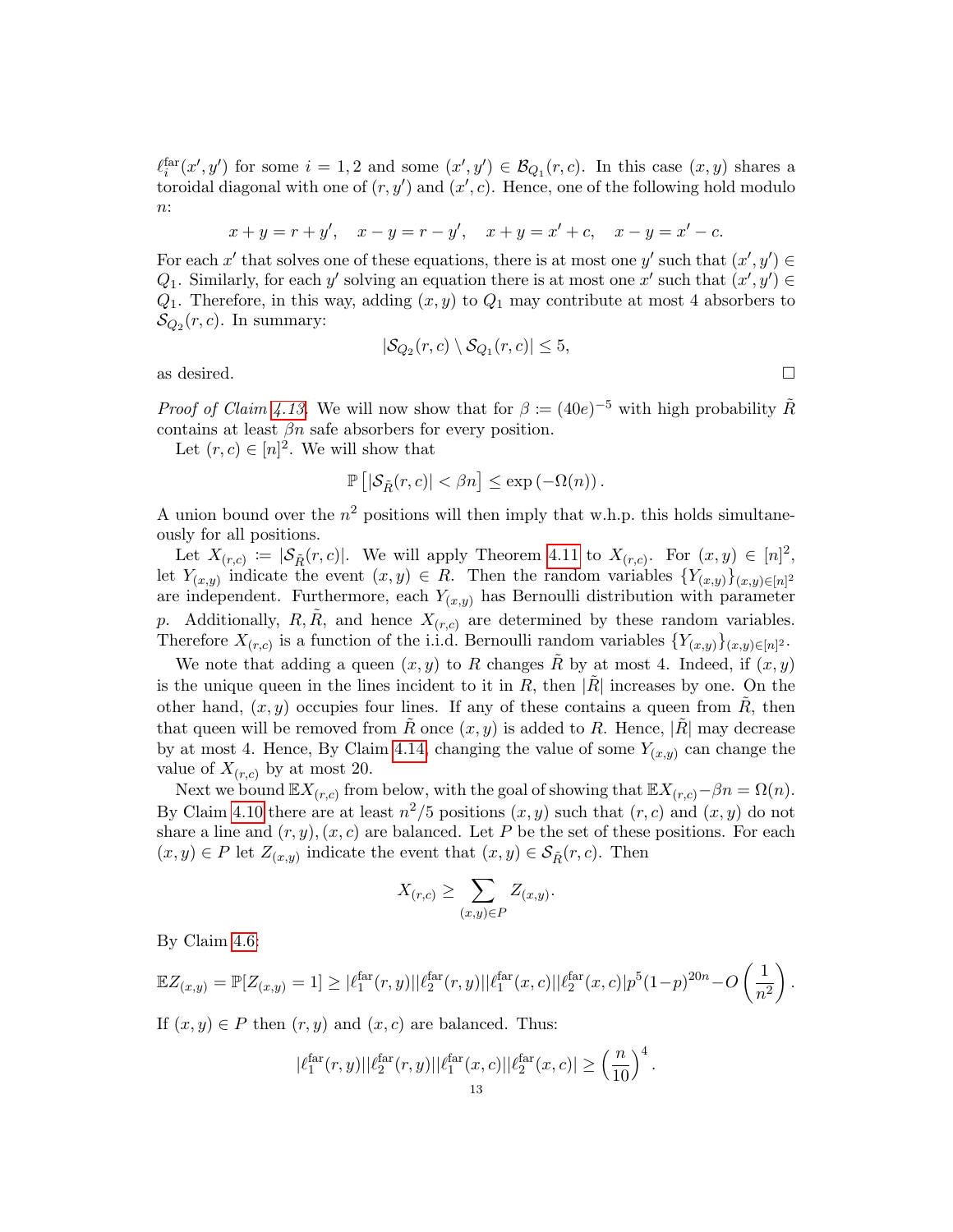Hence

$$
\mathbb{E}Z_{(x,y)} \ge \left(\frac{n}{10}\right)^4 p^5 (1-p)^{20n} - O\left(\frac{1}{n^2}\right) \stackrel{p=1/(4n)}{=} \frac{1}{(4e)^5 10^4 n} - O\left(\frac{1}{n^2}\right).
$$

Therefore:

$$
\mathbb{E}X_{(r,c)} \ge \sum_{(x,y)\in P} \mathbb{E}Z_{(x,y)} \ge \frac{|P|}{(4e)^5 10^4 n} - O\left(\frac{|P|}{n^2}\right) \ge \frac{n}{5(4e)^5 10^4} - O(1) = 2\beta n - O(1).
$$

Let  $\lambda := \mathbb{E}X_{(r,c)} - \beta n$ . Then  $\lambda \geq \beta n - O(1) = \Omega(n)$ . By Theorem [4.11:](#page-10-1)

$$
\mathbb{P}\left[X_{(r,c)} < \beta n\right] = \mathbb{P}\left[X_{(r,c)} < \mathbb{E}X_{(r,c)} - \lambda\right] \le 2 \exp\left(-\frac{\lambda^2}{2n^2(1-p)p20^2 + 40\lambda/3}\right) \le \exp\left(-\Omega(n)\right).
$$

This completes the proof of Claim [4.13,](#page-11-1) and hence also of Lemma [4.3.](#page-6-2)  $\Box$ 

## 5. Proof of Theorem [1.1](#page-0-0)

In this section we use the results of Sections [3](#page-3-0) and [4](#page-6-0) to prove the enumeration in Theorem [1.1.](#page-0-0) The idea is to bound, from below, the number of successful outcomes of the random process. Then, we divide this by (an upper bound on) the number of ways in which each particular n-queens configuration can be constructed by the process. The result is a lower bound on  $\mathcal{Q}(n)$ .

We begin by counting the number of outcomes in the random greedy phase (Algorithm [2.1\)](#page-2-1). We have shown that w.h.p. this algorithm succeeds in constructing a partial *n*-queens configuration with  $T = |(1 - n^{-\alpha})n|$  queens. Furthermore, w.h.p.  $(1 \pm n^{-0.4}) n^2 (1 - t/n)^4$ . Thus, the number of outcomes of the random greedy phase for every  $0 \le t < T$ , the number of available positions at time t satisfies  $|\mathcal{A}(t)| =$ is at least

$$
X := \prod_{t=0}^{T-1} \left(1 \pm n^{-0.4}\right) n^2 (1 - t/n)^4 \ge \left(\left(1 - n^{-\alpha}\right) n^2\right)^T \exp\left(4 \sum_{t=0}^{T-1} \log\left(1 - t/n\right)\right).
$$

Turning our attention to the sum, we have:

$$
\sum_{t=0}^{T-1} \log (1 - t/n) = n \frac{1}{n} \sum_{t=0}^{T-1} \log (1 - t/n) \ge n \int_0^{T/n} \log (1 - x) dx \ge -n \left( 1 + \tilde{O}(n^{-\alpha}) \right).
$$
  
Hence:

Hence:

$$
X \ge \left( \left( 1 - \tilde{O}(n^{-\alpha}) \right) n^2 \right)^T \exp \left( -4n - \tilde{O}(n^{1-\alpha}) \right) \ge \left( \left( 1 - \tilde{O}(n^{-\alpha}) \right) \frac{n^2}{e^4} \right)^n.
$$

Furthermore, by Lemma [4.3](#page-6-2) all but a vanishing fraction of these outcomes are  $10(n-T)$ absorbing, and therefore can be completed to a complete configuration by Algorithm [2.2.](#page-2-2)

We now wish to bound, from above, the number of ways in which a specific  $n$ -queens configuration can be constructed by the algorithm. Given such a configuration,  $2(n-T)$ of its queens were placed by the absorbing stage. Given  $2(n - T)$  queens, there are  $(2(n-T)-1)!! = (2(n-T))!/(2^{n-T}(n-T)!)$  ways to partition them into  $n-T$  pairs. For each pair, there are (at most) 2 ways it might have been obtained as an absorber.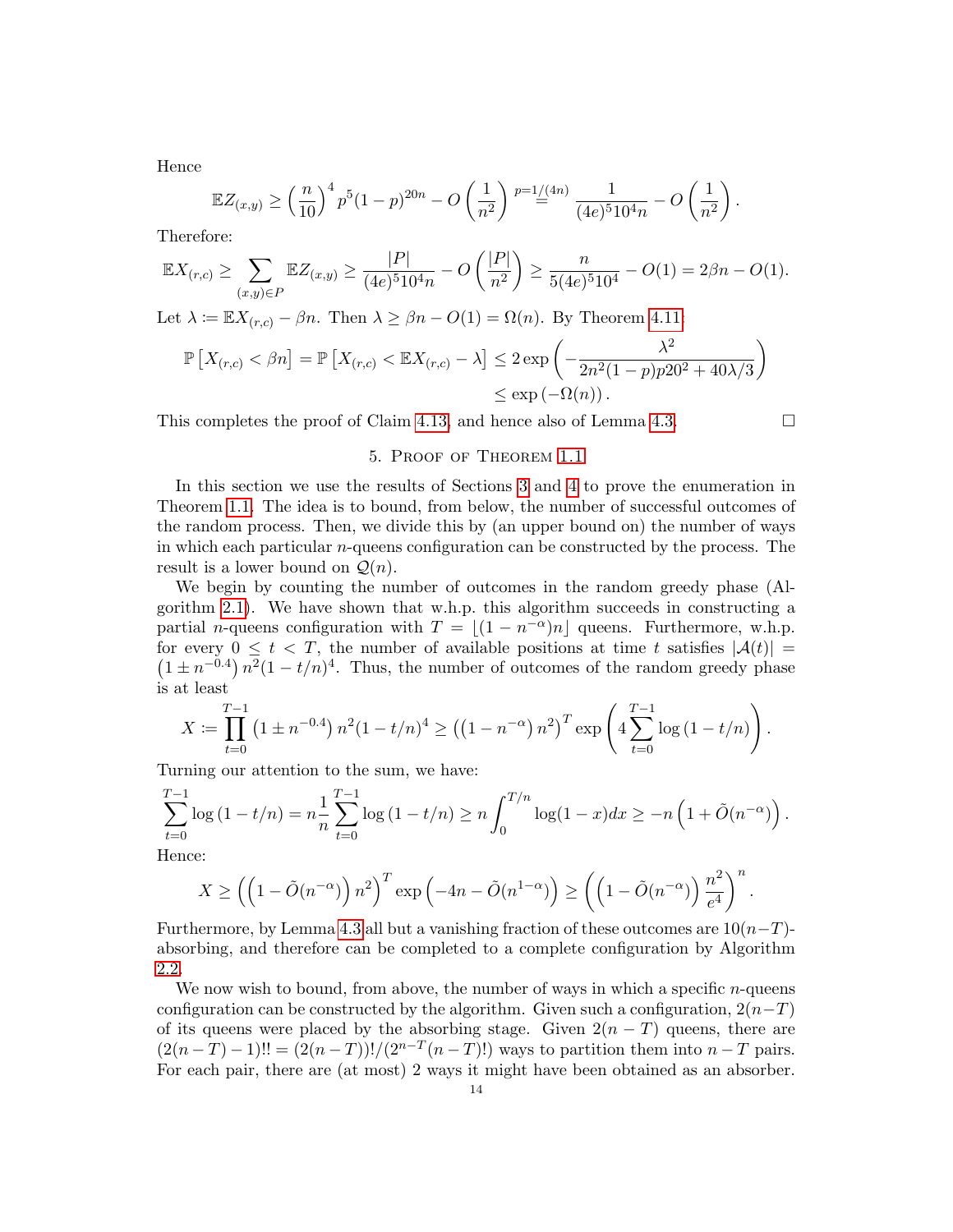Finally, there are now T! orders in which the remaining queens might have been placed on the board. Thus, the number of ways to obtain the configuration is at most

$$
Y := \binom{n}{2(n-T)} (2(n-T))!! \times 2^{n-T} \times T! \le n^{2(n-T)} (2(n-T))^{2(n-T)} 2^{n-T} n!
$$
  

$$
\le \left(1 + \tilde{O}(n^{-\alpha})\right)^n n!.
$$

Applying Stirling's approximation:

$$
Y \le \left( \left( 1 + \tilde{O}(n^{-\alpha}) \right) \frac{n}{e} \right)^n.
$$

Therefore, the number of  $n$ -queens configurations satisfies

$$
\mathcal{Q}(n) \geq \frac{X}{Y} \geq \frac{\left(\left(1 - \tilde{O}(n^{-\alpha})\right)\frac{n^2}{e^4}\right)^n}{\left(\left(1 + \tilde{O}(n^{-\alpha})\right)\frac{n}{e}\right)^n} \geq \left(\left(1 - \tilde{O}(n^{-\alpha})\right)\frac{n}{e^3}\right)^n,
$$

as desired.

## 6. Concluding remarks

- We have established that  $\liminf_{n\to\infty} \frac{\mathcal{Q}(n)^{1/n}}{n} \geq e^{-3}$ . In [\[8\]](#page-15-1) the first author proved that for  $\alpha \approx 1.587$ ,  $\limsup_{n\to\infty} \frac{\mathcal{Q}(n)^{1/n}}{n} \leq e^{-\alpha}$ . It would be interesting to close this gap. In particular, [\[16\]](#page-15-14) provides numerical evidence that for  $\beta \approx$ 1.944,  $\lim_{n \to \infty} \frac{\mathcal{Q}(n)^{1/n}}{n} = e^{-\beta}$ .
- A curious feature of our algorithm is that although, ultimately, it constructs a non-toroidal configuration, the random greedy algorithm actually constructs an approximate toroidal configuration.

As mentioned in the introduction the toroidal algorithm has a regularity which makes its analysis more amenable than its non-toroidal counterpart. Nevertheless, in computer simulations we have found the non-toroidal algorithm extremely successful at constructing approximate configurations. Furthermore, (for  $n \geq 100$  and as large as  $10^7$ ) we have never seen Algorithm [2.2](#page-2-2) fail to obtain a complete configuration.

Ours is not the first random greedy algorithm used to construct  $n$ -queens configurations: In [\[9\]](#page-15-15) configurations were generated by proceeding through the board's rows from top to bottom, where in each row a queen was placed uniformly at random among the available positions. Finally, a min-conflicts algorithm was used to modify the board and find a complete solution. This algorithm was found to construct complete configurations with ease, but it was not analyzed formally. We have found this algorithm to possess a non-uniformity making its analysis challenging as well.

Conversely, we wonder if the output of Algorithm [2.1](#page-2-1) can be completed to a toroidal configuration (assuming  $n = 1, 5 \text{ mod } 6$ , which is a necessary condition). If so, this would give a lower bound of  $((1 - o(1))ne^{-3})^n$  on such configurations, matching an upper bound of the first author [\[8,](#page-15-1) Theorem 1.2].